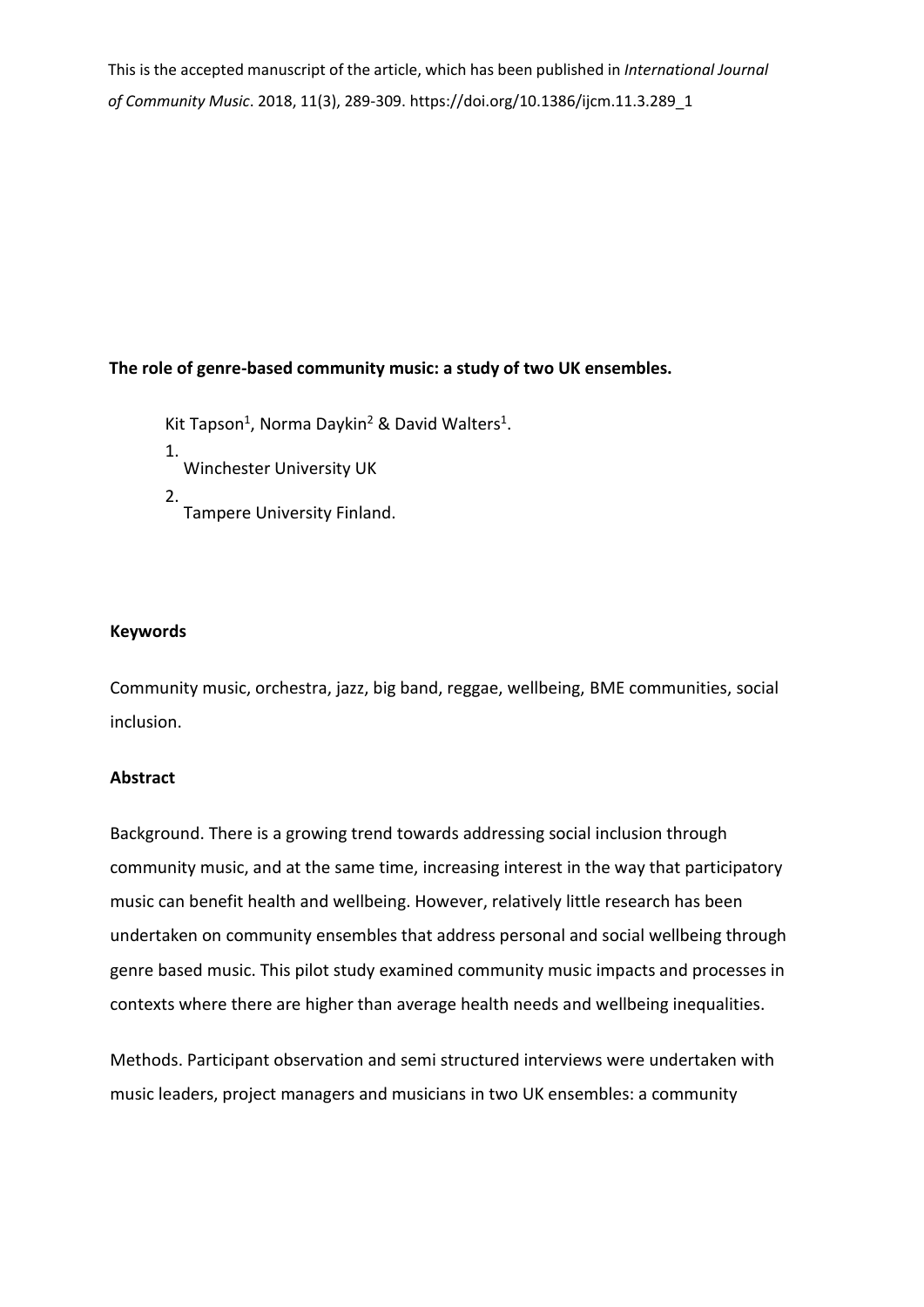orchestra that focuses on reggae and a jazz big band. Thematic analysis identified 12 key themes.

Findings. While each ensemble addresses specific needs, common themes and challenges were identified. These include positive and negative experiences that are mediated by musical identity and genre, inclusive practices, the role of the MD, community connections, and governance and structure.

Conclusions. Membership of a community ensemble can afford creative and educational opportunities as well as supporting the wellbeing of members and a wider sense of empowerment in the communities from which they are drawn.

## **Introduction**

There is increasing evidence that music can benefit a wide range of areas including health, wellbeing and social inclusion (Clift et al., 2009; Daykin et al., 2016). While many studies have focused on group singing, instrumental music making is also of interest: it can overcome barriers of language, culture or behaviour and therefore promote communication and cooperation (Blacking, 1995; Fritz et al., 2009; Jindal-Snape et al., 2014). This notion of music as a societal conduit gave rise to Higgins' observation regarding music as having measurable impact in communities, rather than something that simply occurs (Higgins, 2012).

Whilst new opportunities for community music practices have been created in many countries, little attention has been directed at the impact of participatory music making by community orchestras and bands upon health and wellbeing, or upon the underlying processes that shape these impacts. Understanding the challenges faced by community music projects can help support sustainability as well as inform understanding of health and wellbeing in community settings.

To address this gap in knowledge, the following paper discusses the results of a scoping study that examined the personal and social impacts of participatory music making in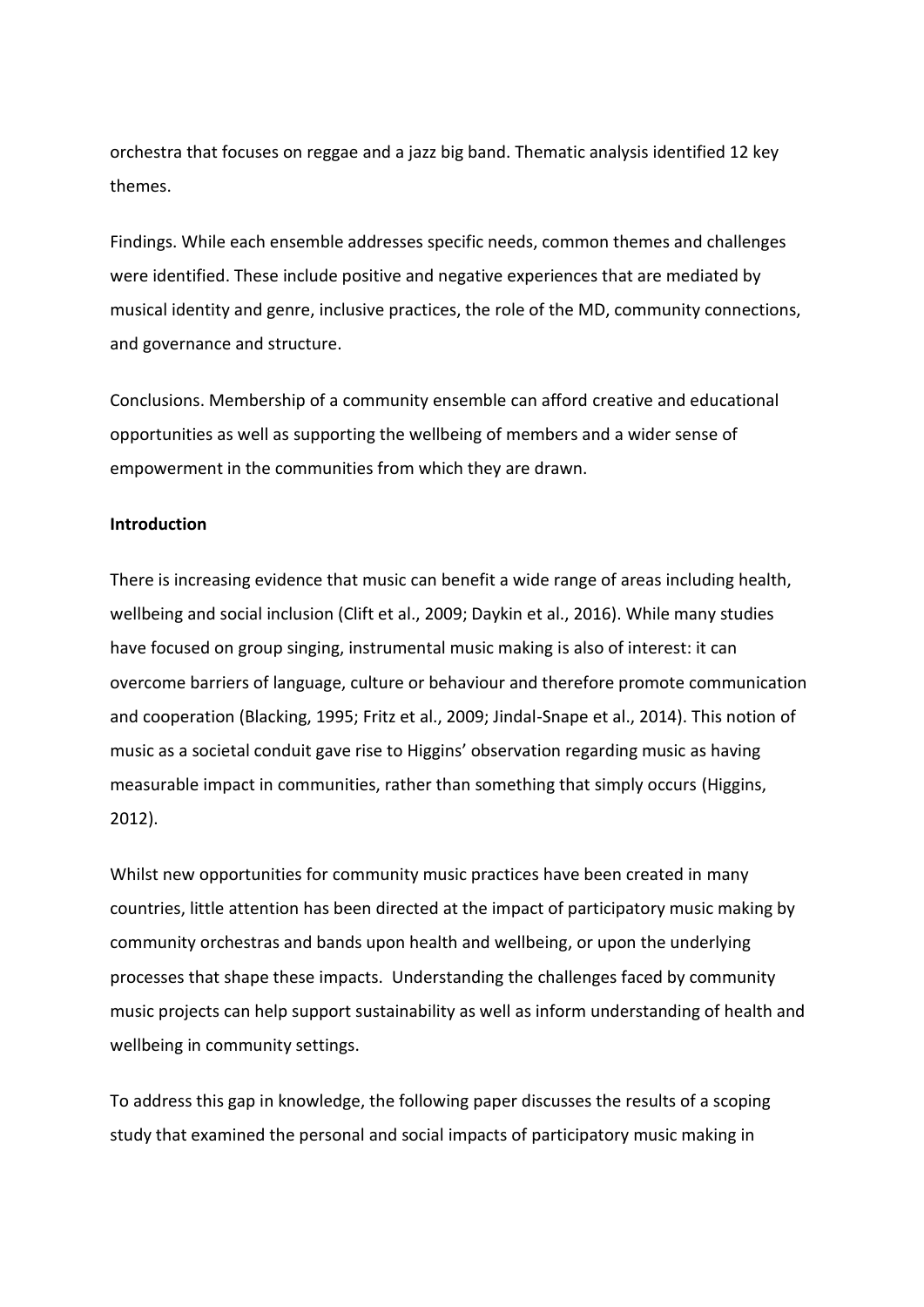contexts where there are higher than average health needs arising from documented social inequalities. The study focused on two relatively large, instrumentally based ensembles focused on popular genres (reggae and jazz) rather than classical repertoire. Both groups are known for engaging musicians from diverse backgrounds and for their inclusive work with disadvantaged communities, including refugees. Data are drawn from interviews and observations undertaken by a researcher who is unconnected with the projects (author 1). The scoping study involves an element of reflective practice (Finlay & Gough, 2003; Finlay, 2008), the second author being the Music Director (MD) of one of the ensembles.

#### **Background**

Traditional conceptions of orchestras most comfortably align with what Higgins (2012) refers to as 'the upper levels of involvement' (p.68), with a focus on public performance by paid professionals. This notion of the orchestra as a hierarchical organisation, focused on classical music to the exclusion of musical traditions of cultural value to local communities, has been challenged on educational grounds (Baker, 2007) and on grounds of social inclusion, since the musical scene is often presented through a dominant cultural lens that may preclude the voices of under-represented groups and overlook the talents and needs of marginalised communities (Albert, 2006).

Some mainstream orchestras seek to address inclusion issues through outreach and community work in a wide variety of settings including schools, hospitals, supermarkets, hospices, prisons and factories (Ramnarine, 2011; Jindal-Snape, 2014). Although by no means universal, such activities embrace an extended notion of civic responsibility (Kahn, 2014) and help to redefine music-making as 'a pro-active, important component of lifelong learning[...]' (Shansky & College 2010:2). Going beyond the notion of outreach, community ensembles involve and are often led by amateur musicians, with an explicit emphasis on enjoyment and social inclusion. Community orchestras can offer extended opportunities for cultural expression and can therefore promote diversity and transformation (Higgins, 2012). By moving away from traditional classical repertoire to include broader musical programmes, community musicians are continuing a connective practice that reaches out to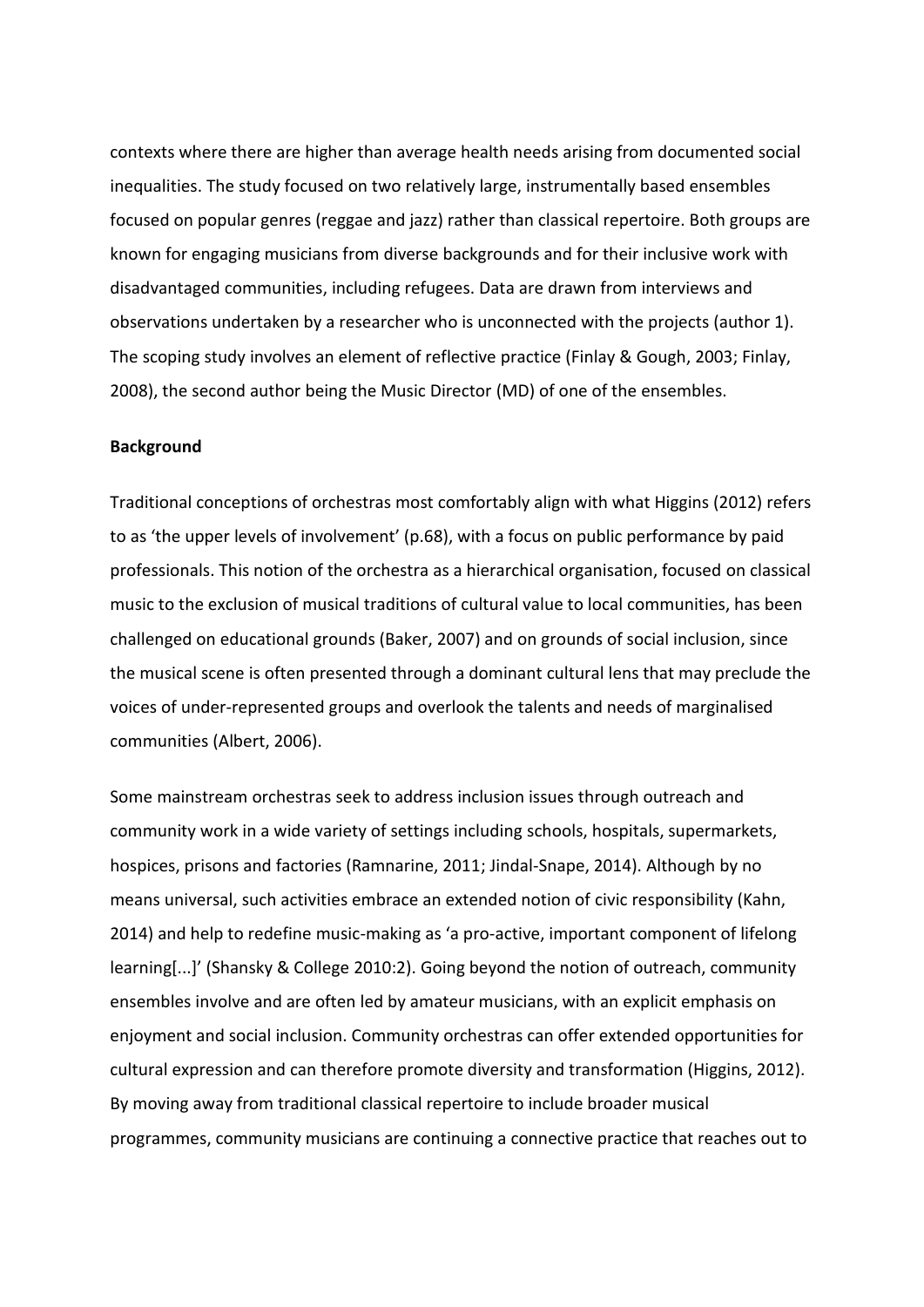more diverse population groups including previously underserved members of society (Veblan, 2007; Kahn, 2014).

A well-known exemplar of 'social action for music' is the Venezuelan El Sistema programme founded by the educator, musician and activist José Antonio Abreu (Wilson, 2013:11). The programme was established to offer regular musical training to the poorest children, promoting opportunities and social transformation (Wilson, 2013). However, current political and economic conditions have affected the ability of El Sistema to offer Venezuela's most vulnerable children a way out of their impoverished lives. Further, changing expectations and the introduction of a greater degree of selection as the orchestra has become internationally successful has affected the orchestra's reputation (Baker, 2014) demonstrating the difficulty of maintaining inclusivity as an orchestra grows.

As well as issues of inclusion and social transformation, there is growing interest in the effects of music making on health and wellbeing. Wellbeing benefits do not necessarily arise from processes of identity formation in professional music contexts and performance practices (Boyce Tillman, 2000; Daykin, 2005; Dolan and Testoni, 2016). Yet it has been suggested that community orchestras can contribute to the collective vitality and health of populations through sharing the joy of music making (Kahn, 2014). Most studies of music and wellbeing have focused either on community singing or on music interventions in institutional contexts. A recent review found substantial evidence that music activities can enhance wellbeing, reducing depression and anxiety while promoting positive moods in adults of all ages, including those from marginalised communities (Daykin et al. 2016). Qualitative research suggests that participants in music projects value their participation, which can provide meaning and purpose, supporting positive reworkings of identity for people in challenging circumstances (Daykin, in process; Baker & Ballantyne, 2013; Creech et al. 2014; Dabback, 2008; Henley et al. 2012; Daykin et al. 2013; Bailey & Davidson, 2002; Judd & Pooley, 2014, Joseph & Southcott, 2014; Lally, 2009; Li & Southcott, 2012; Perkins & Williamon, 2013; Skingley et al. 2015).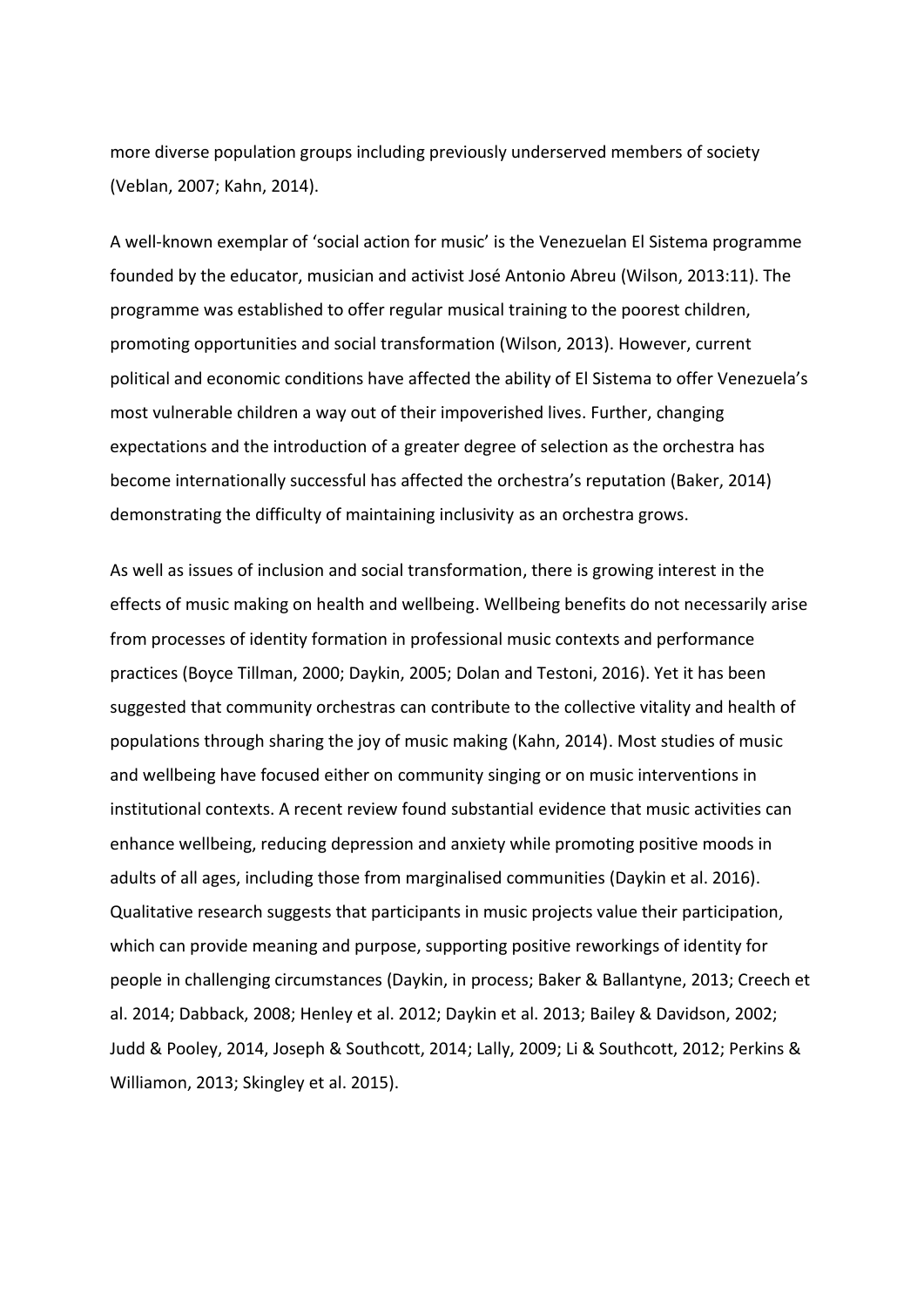Much of this research focuses on community singing, with less emphasis on instrumental music making. However, a few studies of band membership and playing musical instruments have found similar themes of personal identity, sense of purpose and enhanced social connectivity (Dabback, 2008). These themes have been found in research on playing musical instruments in challenging settings such as prisons (Henley et al. 2012), and with adults who have no previous experience of music making (Perkins & Williamon 2013). While there are likely to be different challenges for different ensemble types, there are also likely to be some similarities in the impacts and challenges faced by these projects. One that is well documented in community choirs is recruitment and retention, with a tendency in these groups towards recruiting participants to community choirs who are female, white and relatively well educated (Cohen, 2006; Coulton et al. 2015). Hence a key difficulty is recruiting from sub-groups who are at greater risk of poor wellbeing (Daykin et al. 2016). As Jindal-Snape (2014) suggests:

… community arts programmes are no quick-fix to social exclusion and poverty, and […] may even increase the risk of reinforcing or widening social inequalities if the benefits accrue disproportionately to those who already enjoy relatively high levels of economic, social and cultural capital (Jindal-Snape, 2014:715).

While there is little research on the workings of adult community orchestras, challenges of recruitment and retention have been examined in relation to community youth orchestras, linking these with a range of factors including educational experiences, attitudes and beliefs about music, family musical background, teacher personality and teaching style, (Brandstrom & Wiklund, 1996; Klinedinst, 1991). Access issues, such as the costs of instruments, are likely to be an issue, and ethnicity and social inequalities have been implicated. For example, where members of minority groups are underrepresented amongst music teachers, this can act as a deterrent to potential musicians from minority cultures (Albert, 2006).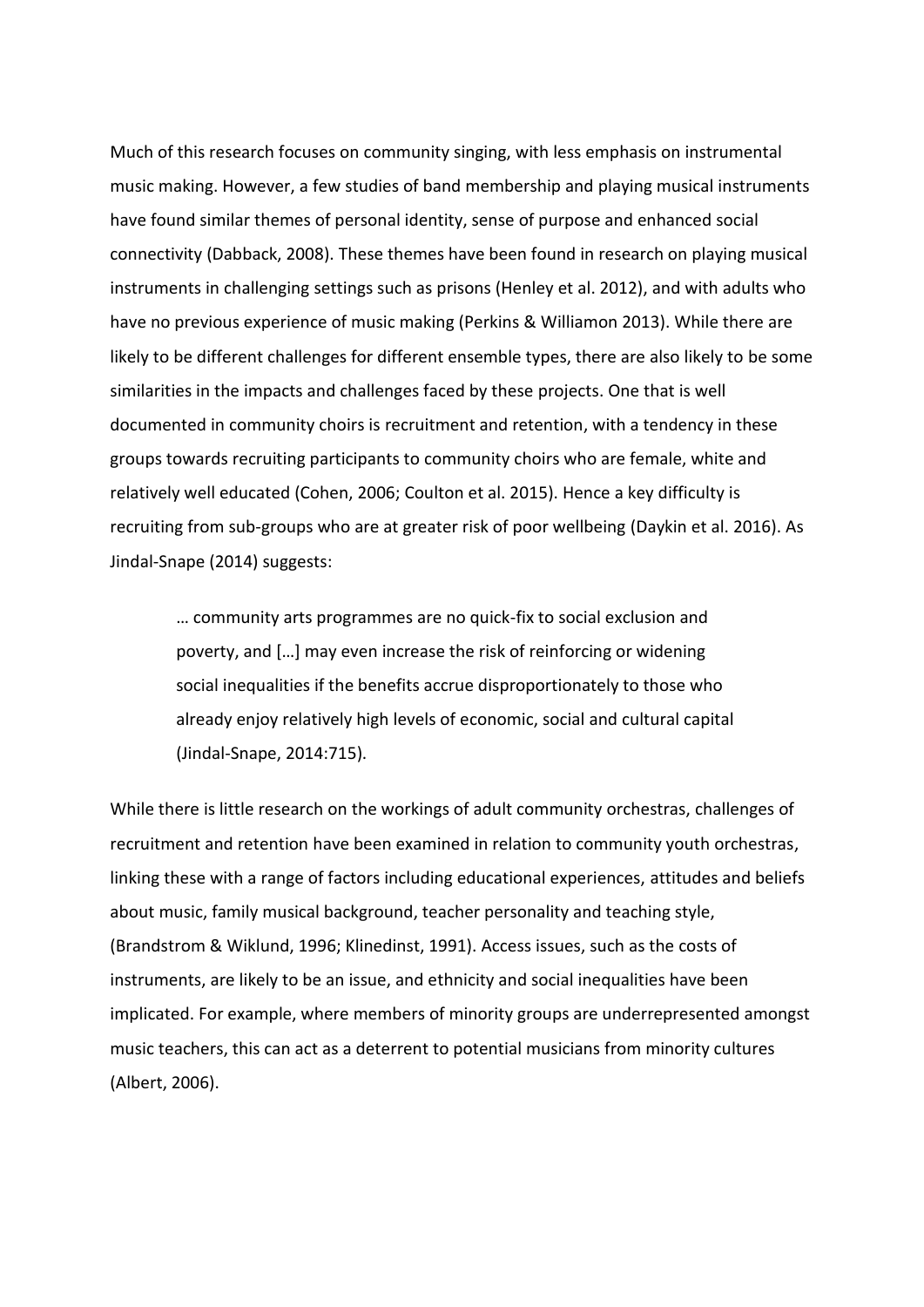Another challenge for community ensembles is that of leadership. According to Veblan (2007), community music grows largely from the competencies and ambitions of those taking part rather than teachers or leaders. However, the role of music leaders can be critical in mediating musical affordances (Daykin, in press). Historically, conductors exert considerable authority, shaping the music according to personal and cultural expectations and norms (Vredenburgh & He, 2003). Conductors are in a strong position to champion alternative repertoire that promotes diversity and engages people who are marginalized because of age, gender, ethnicity and health status. Further, some orchestras have embraced more collaborative notions of leadership, with rotating roles and layered, selfmanaging teams to ensure collaboration, effectiveness and commitment (Vredeburgh & He, 2003). Potentially, community orchestras can contribute to social justice, being infused with the ethics of care, informed by an understanding of the specific challenges faced by the communities they serve and committed to the affirmation and enablement of members and striving for the transformation of everyday life. Conductors and directors of community orchestras and bands are in an influential position to coproduce with their members and supporters to extend human values including wellbeing, fulfillment and happiness (Dewey, 1934). Realization of these ambitions may rely on a degree of formalization as ad hoc groups merge into settled structures such as community groups and charities represented by a board of directors (Carruthers, 2005).

Successfully addressing these challenges requires skills and approaches that are not necessarily taught in traditional music education. There is currently a gap in support and development for community music leaders, with a general lack of educational opportunities and recognition (Higgins, 2012). The education and development needs of community music leaders encompass not just music making strategies but broader topics such as programme evaluation and research (Higgins, 2012) as well as inclusive practice to ensure positive experiences for participants and promote wellbeing (Elliot, 2012; Daykin, in press).

A primary motivation for joining a community orchestra is the enjoyment and social interaction afforded through membership and the sense of identity and ownership derived by being part of a team (Olson, 2005). Community orchestras are recognized as a valuable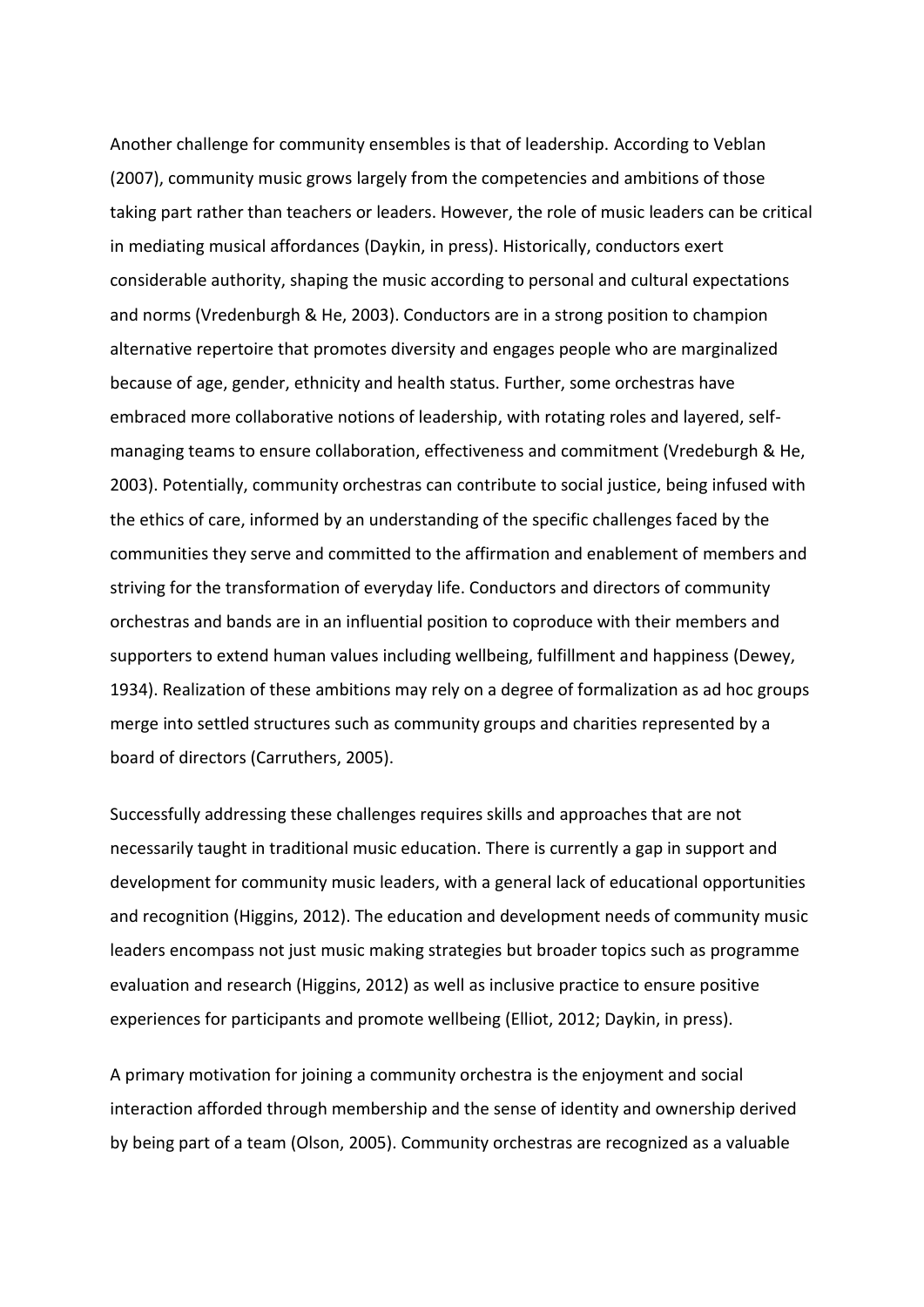context for enabling peer acceptance, group achievement and creativity (Coffman, 2002; Shansky & College, 2010). In this sense, the community orchestra is a potential conduit for addressing social disadvantages, including wellbeing inequalities, and promoting the wellbeing and inclusion of its members and the communities from which they are drawn.

## **Research aim**

The aim of the current study was to explore the wellbeing impacts and the sustainability issues surrounding delivery of two selected inclusive community music projects. The study was funded by the University of Winchester Centre for Arts as Wellbeing and fits within the centre's broad, developing research programme focused on the benefits and challenges of instrumental music making.

## **Research questions**

The study sought to explore two overarching questions:

- 1. What are the benefits and challenges of taking part in a community instrumental music project?
- 2. What key sustainability issues do community music projects need to address?

## **Research Approach and Methods**

The study is intended as the precursor to a larger project. Data collection and analysis was undertaken by the lead author. Although the second author did not directly access primary data, she drew on her extensive research on music, health and wellbeing as well as her personal experience as an orchestra leader to provide feedback on emergent themes. This was a reflexive commentary in that it informed ongoing practice and research rather than being simply reflective in the sense of solitary introspection and discussion (Finlay, 2008).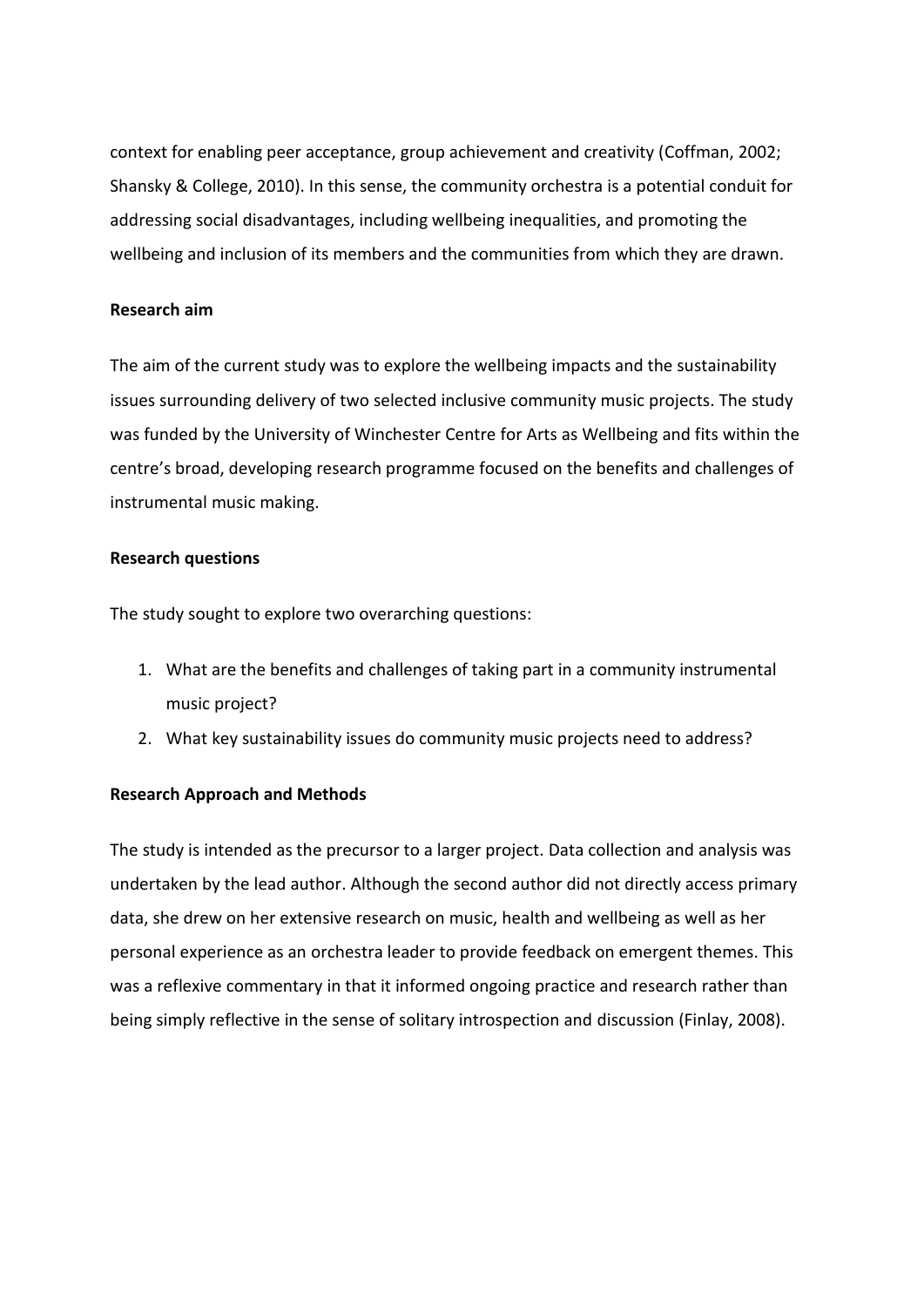### *The Ensembles*

The two case studies are a Community Orchestra (CO) and a Big Band (BB) that provide inclusive music making activities for people living in disadvantaged areas in UK cities. Both projects are community ensembles that focus on genre music (respectively, reggae and jazz) and strive to celebrate the contributions of members of Black and minority ethnic (BME) musicians and composers. The two groups each include between 35 and 40 male and female members drawn from diverse cultural backgrounds. They are funded from a combination of project grants, performances fees, charity fundraising activities and subscriptions from members, which are applied flexibly. Both groups rehearse regularly at a local venue and they perform regularly in their respective cities and beyond.

Neither group utilises auditions, although an assessment of participants' playing experience is made and both groups provide workshops and coaching for members. Participants are encouraged to become familiar with the musical repertoire before joining in with performances. Each group is led by a paid MD who has specialist music qualifications and broad experience, undertaking the role recognised in many traditional orchestras of arranging musical scores and conducting the musicians during rehearsals and performances. Given the varied experiences and skills of the members, the MDs assume the additional responsibility of tutoring some musicians on a more intimate, and sometimes a one-to-one level during general practise sessions. During performances, whilst the musical directors conduct, they also move to the beat of the music, standing down from the podium when soloists perform such that the orchestras' ethos of growth and equality take central stage.

There are some differences between the groups: CO involves adults over the age of 18 whereas BB includes adults and children from the age of 11 upwards. While both groups enjoy connections with local cultural and educational organisations, in the case of BB these links are more formalised. CO is a community group run by a volunteer committee while BB is a charity governed by a Board of eight directors whose role is to shape the strategic direction of the ensemble and make decisions that secure and protect not only the vision of the group but also its future. Board members are selected for their relevant skills and include a financier as well as representatives of orchestra members. The membership of CO has shifted in response to demographic changes in the community where it is based, with a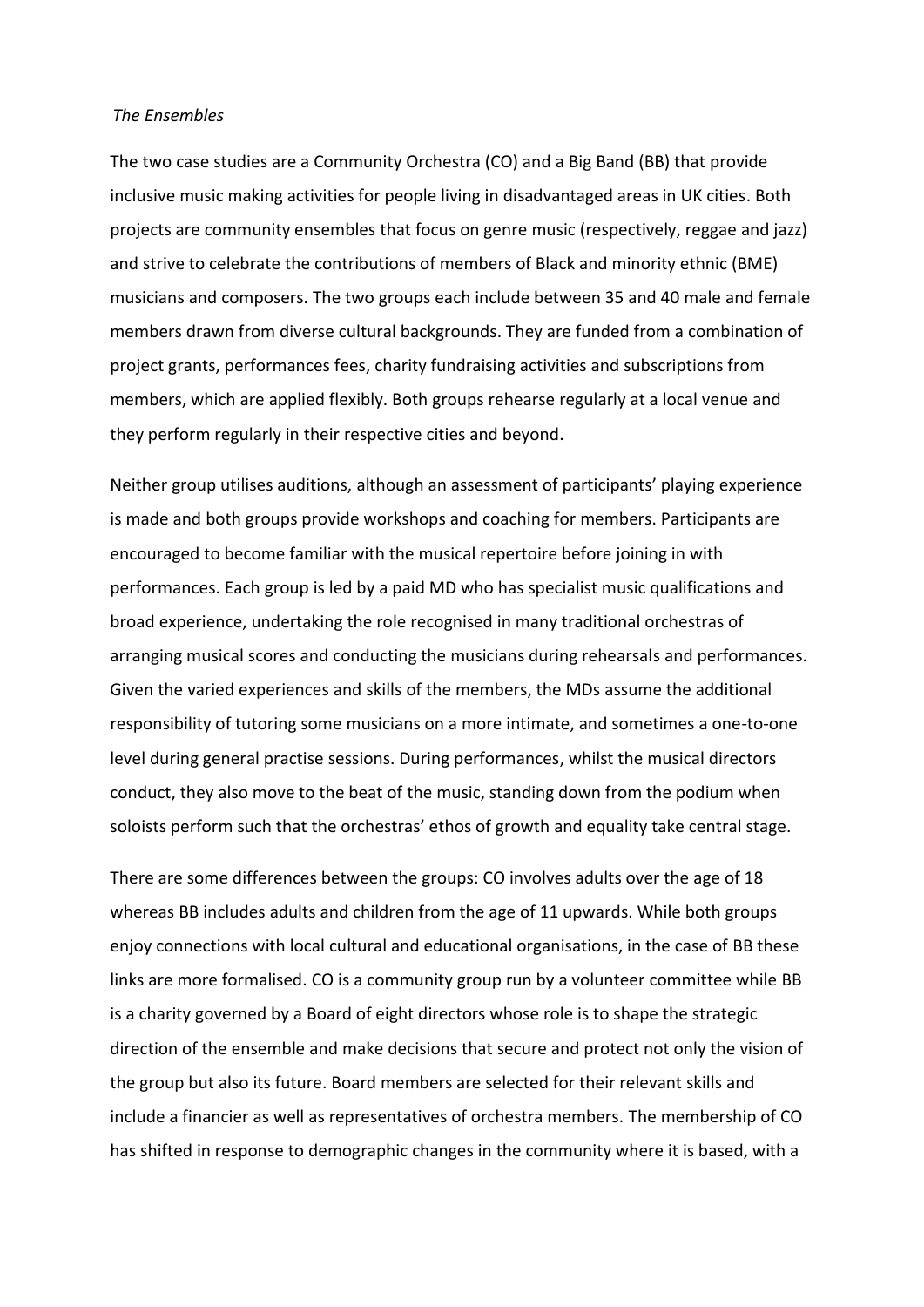small number of members drawn from migrant and refugee communities. The orchestra repertoire reflects this, with world influences as well as music from its primary genre.

CO refers to itself as an orchestra, and it is an important part of its identity to distinguish itself from a band. Its repertoire encompasses musical influences such as reggae, ska and jazz as well as classical music. There are arrangements of well-known musicians such as Bob Marley, with improvisation incorporated, and a substantial contribution derives from local composers such that the ethnic diversity of the orchestra is reflected in the music performed. This eclectic mix is mirrored in the instrumentation, with the CO utilising an array of instruments including drums, guitars, keyboards and saxophones as well as traditional symphonic instruments such as woodwinds, brass and strings. BB is constituted as a traditional big band and plays standard jazz and swing repertoire.

### *Data collection*

The lead author undertook interviews with five participants (music leaders, project managers and musicians) from each ensemble, each lasting 30-60 minutes. In addition, the researcher observed a rehearsal and a performance of each group, and conducted informal conversations with members of the audience before and after the performances. No personal information about participants was recorded: data have been anonymized in reporting. To minimize sensitivity the focus of attention was upon the ensemble as an entity rather than on individuals.

Interview data were audio recorded and transcribed in full, and thematic analysis was used to identify key themes (Braun & Clarke 2006). Favourable ethical opinion for the study was received from the University of Winchester Ethics Committee.

#### *Findings from the interviews*

Thematic analysis identified 12 key themes, grouped in four areas as follows: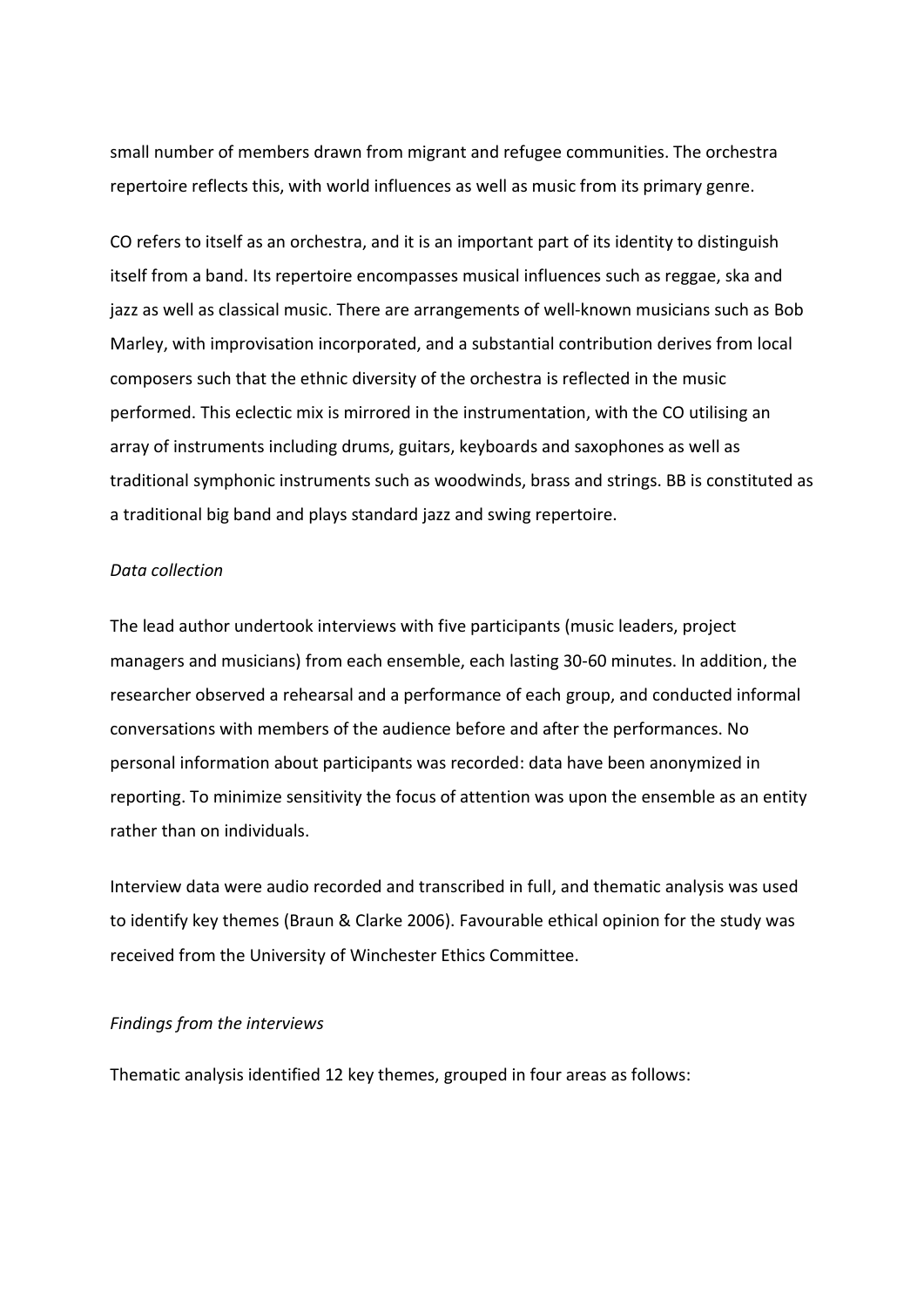# **1. Orchestra/ensemble framework, values and practices**

- a) Identity and values
- b) Framework and practices
- c) Workshops and mentoring

# **2. Skills and challenges for music leaders**

- a) Main challenges for Musical Directors
- b) Balancing the different levels of expertise
- c) Other Musical Director skills
- d) Leadership challenges

# **3. Experiences of participants**

- a) Positive and negative experiences
- b) Wellbeing

# **4. Future vision and challenges**

- a) Maintaining community values
- b) Governance and sustainability

The findings are discussed below.

## **1. Orchestra/ensemble framework, values and practices**

## **1 a). Identity and values**

CO was established eight years prior to the study when the project manager, who ran programmes at a local community education facility, was approached by a local musician who suggested that the community needed an orchestra that played the kind of music that was meaningful to people in the locality, many of whom were from Afro-Caribbean heritage. A network of education and music professionals worked to set up an orchestra with the goal of engaging musicians from BME backgrounds and celebrating the contribution of music from Black and diasporic cultures to the city. They searched local connections to identify a suitable MD with appropriate musical skills and community connections:

*'They [Musical Director] seems to have an ear to the ground about what else is going on for people who might be part of the orchestra'*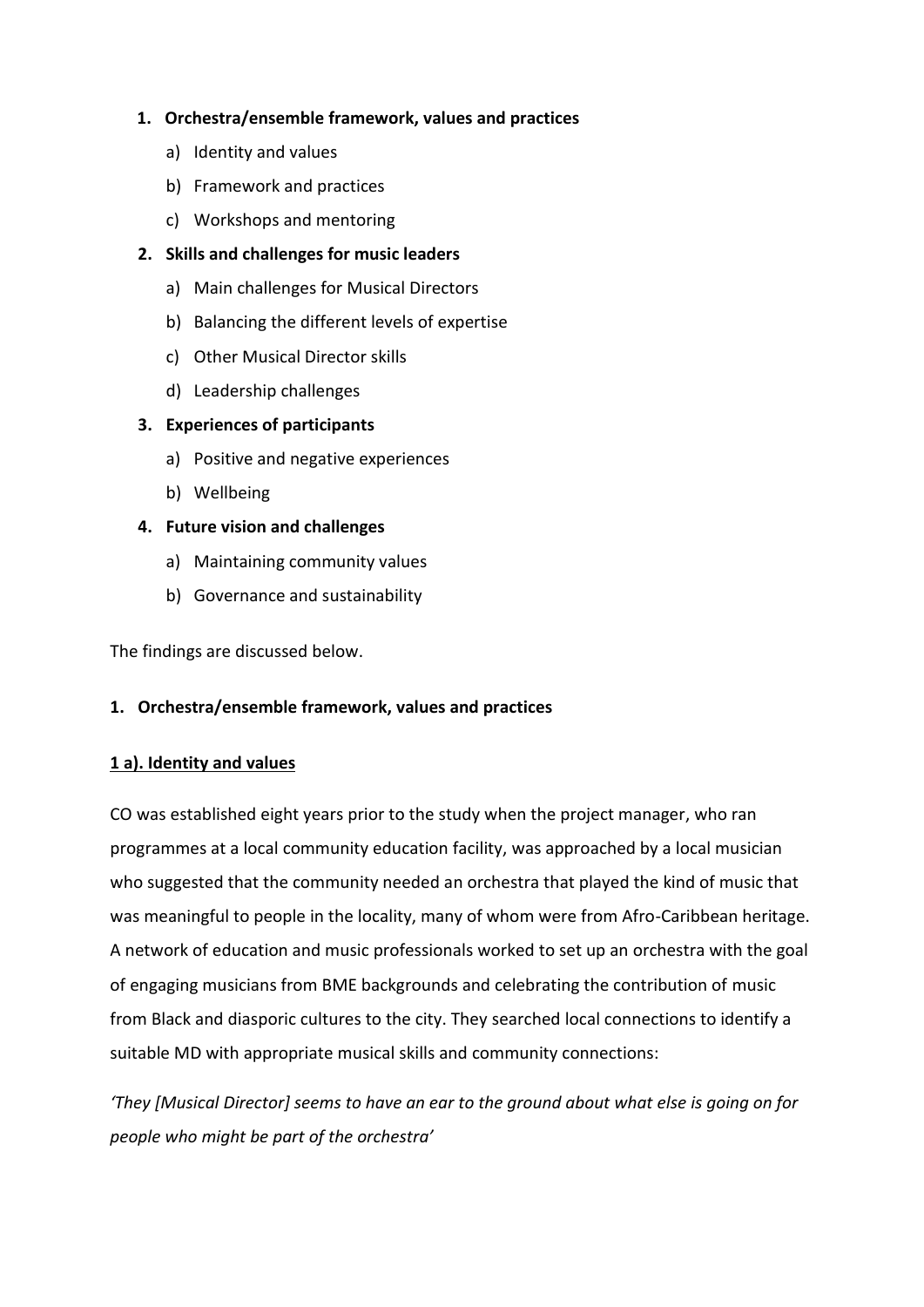The starting point for BB was to celebrate the music and legacy of a well-known musician who came to the United Kingdom from Jamaica and found himself denied access to areas of music. BB seeks to engage people who would not normally access the arts. BB is located in a city where there is a music Conservatoire with progressive programmes not just focused on western classical music. BB is connected with the Conservatoire, where the MD studied, and as well as amateur musicians the orchestra recruits new members from musicians graduating from the Conservatoire who are keen to establish themselves in local bands and orchestras.

Diversity is key to both ensembles and they consciously work to engage musicians from their target communities, which include people from BME communities who are underrepresented in mainstream educational organisations such as Conservatoires. While both groups currently have MDs who are white, they work extensively with role models from BME backgrounds, these are established musicians who regularly perform with the groups and offer workshops for members as well as artistic advice.

One challenge relating to diversity is the need to respect that some people might feel a sense of ownership over genre music, at the same time as introducing innovation and widening appreciation of that genre. In CO, for which creating and performing original music is a key aim, this is addressed by sensitive negotiation with members and stakeholders, as well as careful attribution and recognition of contributors. Another challenge is how to encourage musicians from a broad range of backgrounds to take part. Both ensembles operate in areas of their respective cities that some members of the wider community are reluctant to venture into, having been negatively portrayed in the media in the past.

#### **1 b). Framework and practices**

Framework and practice issues include recruitment and retention of members, performance practices and income generation.

Regarding recruitment, the long-term engagement of a group of core members of musicians has provided essential continuity and supports recruitment. These members offer musical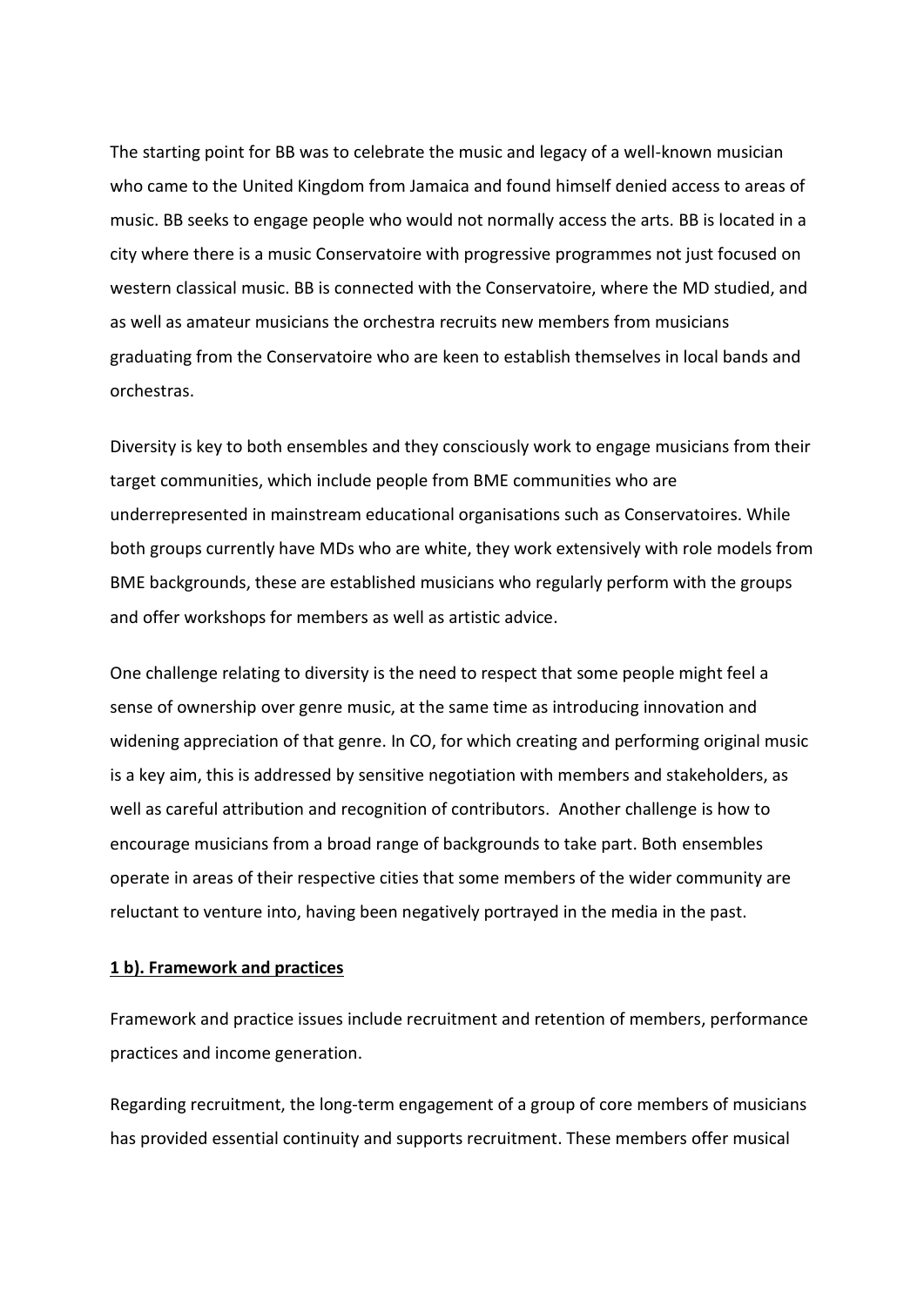suggestions to the MD and provide considerable peer support, keeping an eye on less experienced players who might occasionally be lost in the score, and encouraging them to take solos. A great deal of camaraderie is evident at rehearsals, through the praise given to soloists, the general exchange of information that may prove helpful and the notable bonhomie. The MDs model orchestra values by being friendly and amenable working as a team, seeking and accepting suggestions from members.

Both groups use outreach strategies, such as projects and performances with local schools, to publicize what they are doing and, in the case of BB, recruit young members. The main difference between the two groups is that BB enjoys more formal connections with the local music service and the Conservatoire while CO relies on grass roots connections within the community and local and national music genre connections.

A key challenge is recruiting musicians with diverse skills and musical backgrounds. One of the key early achievements of CO was to recruit musicians who are well respected within the local community. This continues to be addressed by involving local people in organisational development and commissioning musical works from local composers. Effective marketing and publicity, including word of mouth sharing of information, is also an important means of recruitment.

Both ensembles experience fluctuations in membership, indeed, one MD noted that attendance is strong when performances are looming. Another key challenge is maintaining the right balance of instruments and performers. Adult learners seem drawn to instruments that can contribute to an imbalance: both groups have at times been over supplied with saxophones while CO often finds itself short of brass and string players. However, in practice new members are welcomed and a space made for them, regardless of instrument. CO has encountered a challenge that, within the local area, BME musicians who come forward seem more likely to play instruments such as drums and guitars, being underrepresented in some instrumental groupings, particularly brass and strings. As a response, CO has sought to establish connections with local and national programmes that train and develop instrumental skills in young musicians from BME backgrounds.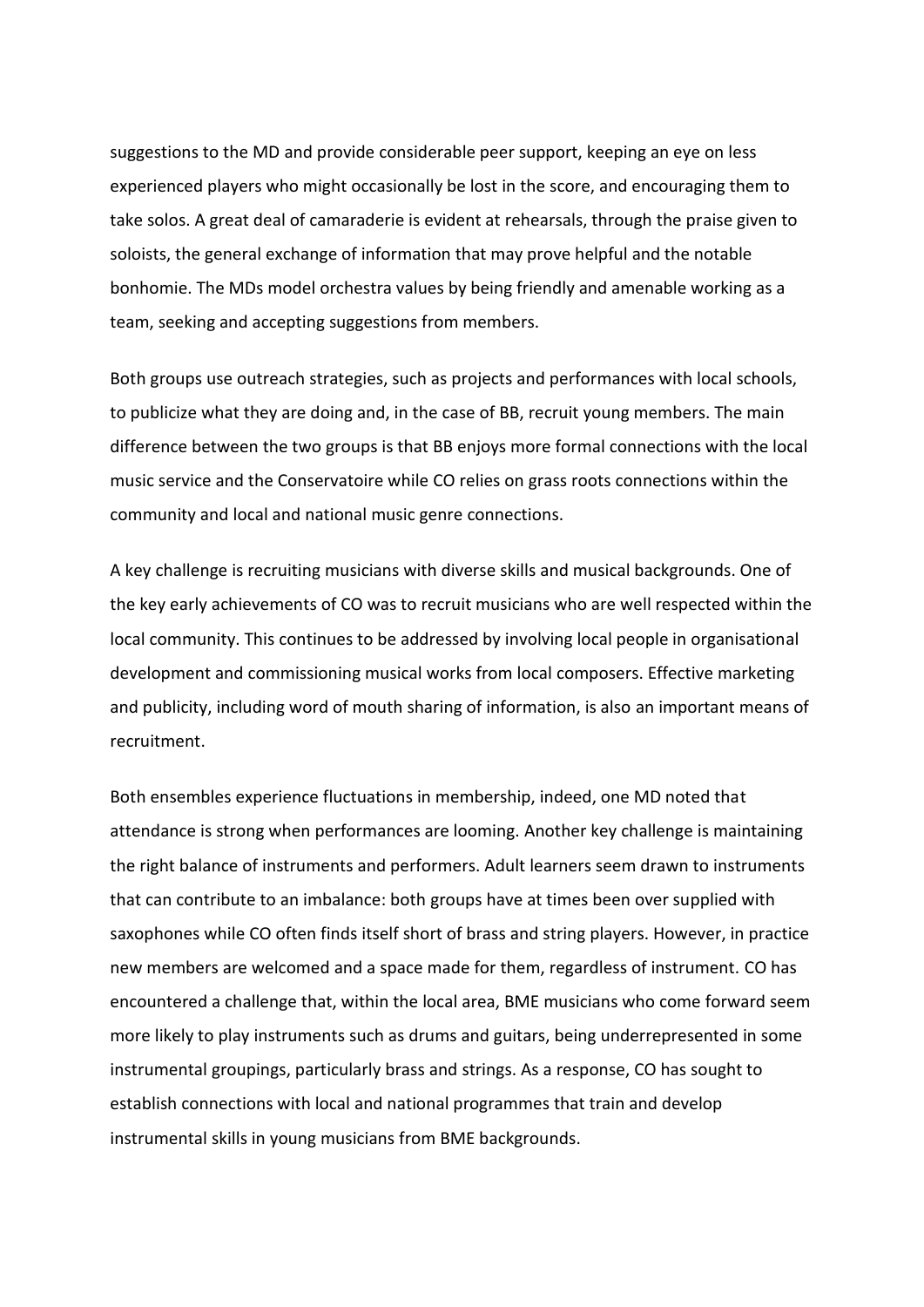Both groups have a balance of male and female members across a wide age range. Neither ensemble has a formal policy on disability, although instances were observed where health problems and impairments were accommodated and supported. For example, seating and equipment are arranged to suit the needs of participants with mobility and visual impairments.

Both groups recognise the importance of regular performances, and both groups need to adapt to a variety of performance situations and venues. BB enjoys the benefit of a regular residency in the city's concert hall, an imposing building with double rotating doors leading to a large foyer and then to the performance area. This residency attracts a regular audience of devoted followers who are loyal both to the orchestra and the venue. This formal setting provides excellent views and acoustics. The MD introduces the songs with an informative summary as to the historical or musical roots. The seated audience listen attentively, although some of the musicians would like it if there was an opportunity to dance.

CO does not have a regular performance venue, but the researcher attended an open access celebration performance that they gave in a leading local venue. This was an accessible concert hall located near several bars and it attracted a large audience, including many passers-by who joined upon hearing music. The informal atmosphere created an air of festivity, possibly enhanced by the younger age audience demographic. There were some notable performance challenges, including a lack of seating meant that audience members found it difficult to see and hear. Different orchestra members and vocalists introduced each piece of music and gave charismatic performances, sometimes dancing across the stage, clapping and encouraging the audience to join in. This energized approach animated the crowd.

For the ensembles, performances are an important source of income. One MD pointed out that charging a professional fee reflects the orchestra's worth and sends a more general message that music should be valued. Both ensembles adopt flexible practices in relation to the payment of subscriptions.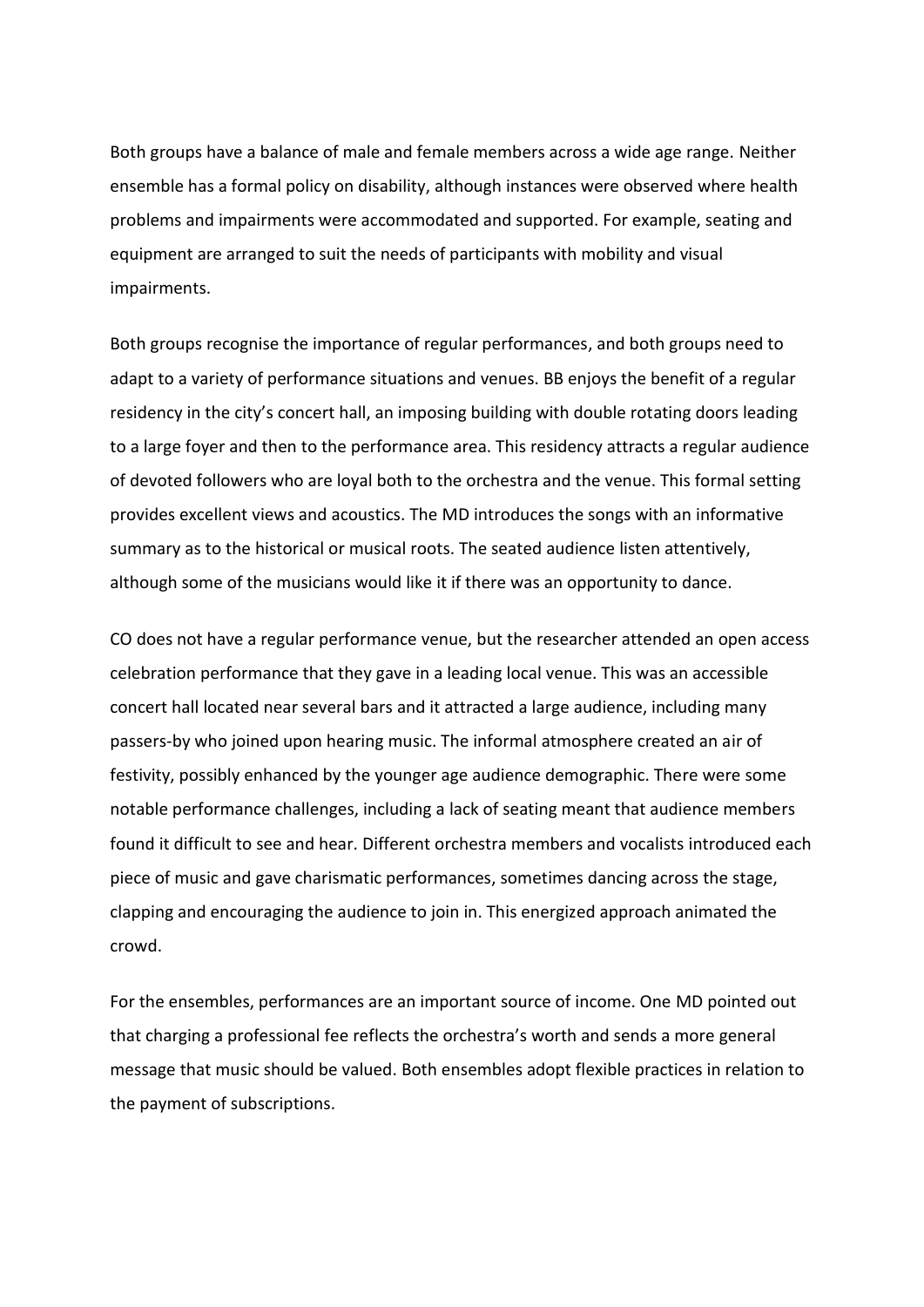*'I like the fact that we, at the moment are inclusive at a level where you pay what you can to be part of it'.*

Both orchestras receive grant funding, and whilst grant monies are extremely helpful to the ensembles, managing these brings responsibilities that can be onerous for a small group, such as monitoring and reporting and fulfilling the requirements of funders.

## **1c). Workshops and mentoring**

Providing regular educational workshops helps to develop the skills of existing members as well as attract new ones. Both groups offer regular workshops led by professional music leaders covering topics such as repertoire, technical skills, music theory and performance. As well as promoting learning the workshops and build relationships between the orchestra and the wider music world. One MD occasionally runs ad hoc workshops during rehearsals when a musical challenge becomes apparent.

Generally, workshops were evaluated by participants with enthusiasm: participants appreciate the opportunity to learn, gain a broader understanding of music and connect with accomplished, sometimes well-known musicians. For the MDs, workshops are important for driving up performance standards and confidence. Workshops also present several challenges, one of which is pitching the material at the right educational level. If the level of difficulty is too high or too low it can alienate and discourage participants, as one member explained:

*'You think, 'Oh, I'm no good'. Where the ones that had been really inclusive of everybody's different ability there was an overpowering feeling of 'This has been a great workshop, and we want more[…]'.*

Another challenge is to ensure that the authenticity of workshop leaders is recognized:

*'Any time you've got someone external coming in, especially with our lot, if you don't have an obvious understanding of (genre), then there may be some people who disengage'.*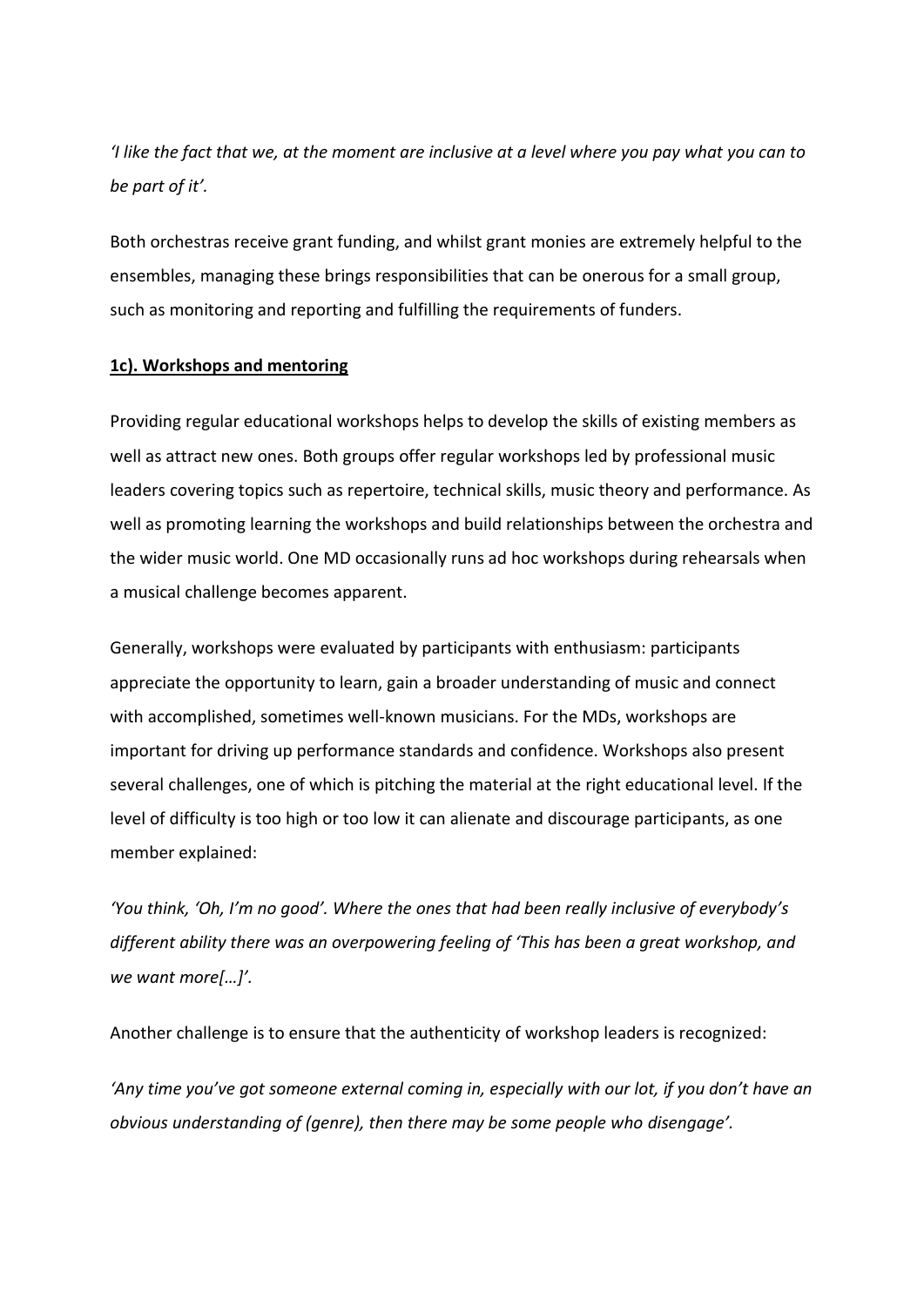## **2. Challenges and skills of music leaders**

### **2a).** Main challenges for Musical Directors

A key challenge for the orchestras is gaining the trust of musicians who may, for various reasons, be sceptical about involvement in a formal music group.

*'You have to nurture people to come and perform, to come and share their music, to trust that you're not going to steal their music.'*

The MDs seek to valuing the skills and experiences of participants, including those who may be unfamiliar with formal music making. At the inaugural rehearsal of CO, the MD devised a genre quiz based on listening to the bass lines of well-known repertoire and naming the song, its performers and its composer. With no reference to notation, this served to level the playing field and reduce hierarchies at the outset, for example between those who read music and those who do not.

For both MDs, there is recognition of the need to set and manage appropriate expectations. While wishing to encourage participants to achieve a high standard of performance, both are aware that sometimes ambitions need to be contained. For example, one MD, having unsuccessfully attempted to correct a fault, decided to modify the requirements of the performance rather than knock the musicians' confidence. They also encourage a sense of inclusion and ownership by passing decision-making as to how particular pieces should be performed to the musicians.

Occasionally conflicts, disagreements and disappointments arise within the groups, around issues such as choice of repertoire, music programming, featuring of soloists, workshop topics and selection of music mentors and collaborators. Both MDs recognise that careful negotiation is sometimes needed to resolve challenges. Participants commented on the MD's authenticity and sincerity as well as their open approach.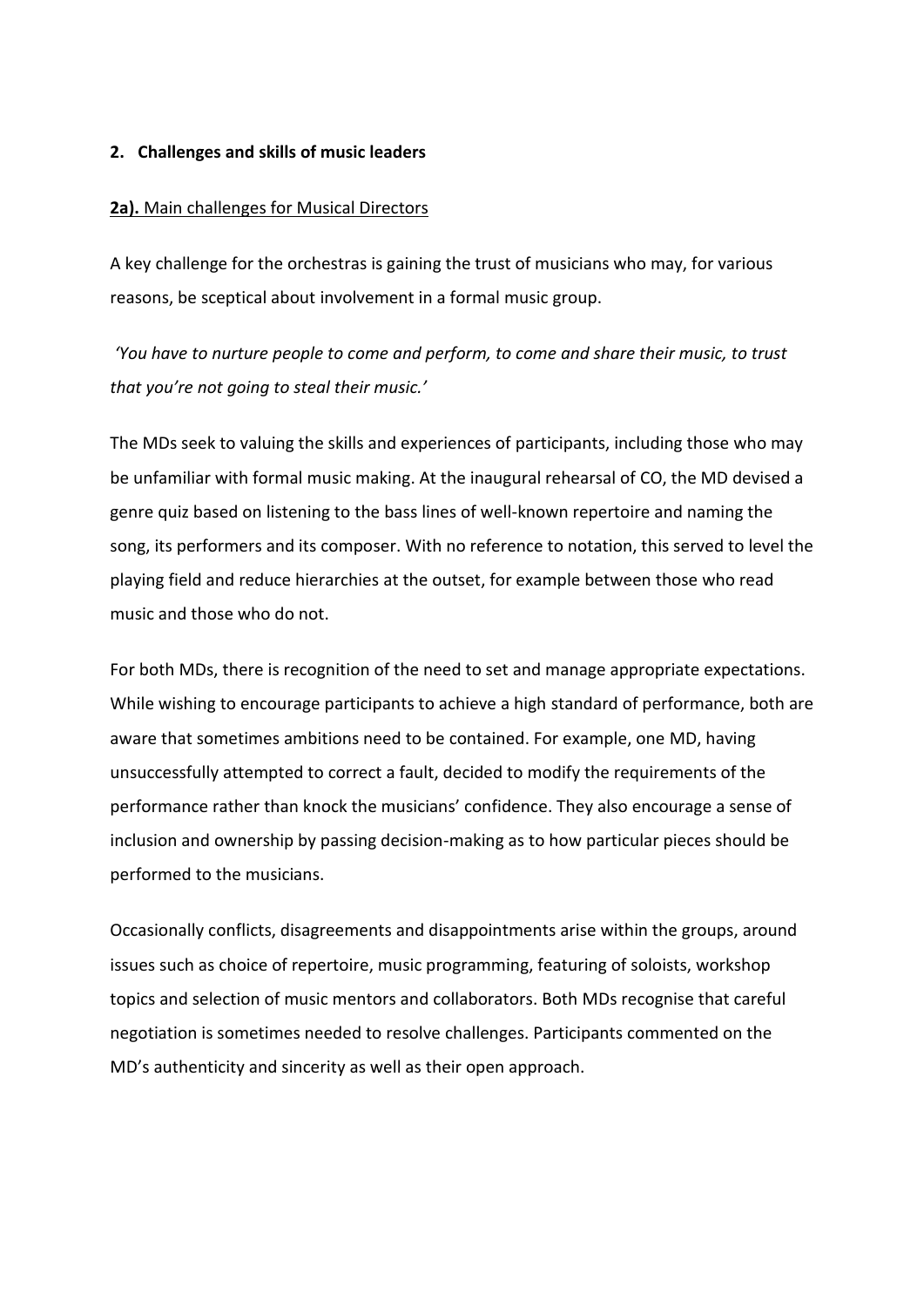*' [The* Musical Director*] is trying to make sure that everybody who wants to have a say, and you'll see that in the rehearsal tonight hopefully, is allowed to have a voice. It's [the orchestra] a true cooperative, a true sense of community and working together, where everyone has a voice.'*

# 2b). Balancing the different levels of expertise

Both orchestras include members with different musical experiences, ranging from near beginners to semi-professionals and music graduates. A key challenge therefore is balancing different musical skills and experiences to ensure that everyone can be included, whilst providing meaningful challenges and inspiring all participants. This requires careful management. Both MDs are careful to select and create meaningful repertoire that can be performed by people with different levels of skill. They carefully craft and modify scores and resources to ensure that all could take part on an equal footing. Another approach is to elicit, develop and harness the creativity of members to create effective performances, which is achieved by encouraging experimentation and growth. Both MDs encourage members to improvise and ensure that everyone has an opportunity to take a solo, even though this can take up considerable time in rehearsals.

## **2c). Other Musical Director skills**

As well as demonstrating musical skills, the MDs seem open, being willing to share decision making, patient, sensitive and committed to their groups. The MDs were observed to demonstrate inclusivity and a non-judgemental stance, for example, when responding to a musician who was struggling with a phrase, the MD spent time with them, offering support and encouragement.

While being inclusive and non-judgemental, the MDs at times need to assert control without causing offence, and this requires diplomacy. The researcher noted that musicians frequently talk over the MDs during rehearsals. Sometimes camaraderie spills over into general talking and distraction. The general noise level, from chatter and solo instrumental practice, seems to rise the moment the MD attends to a query from an individual member.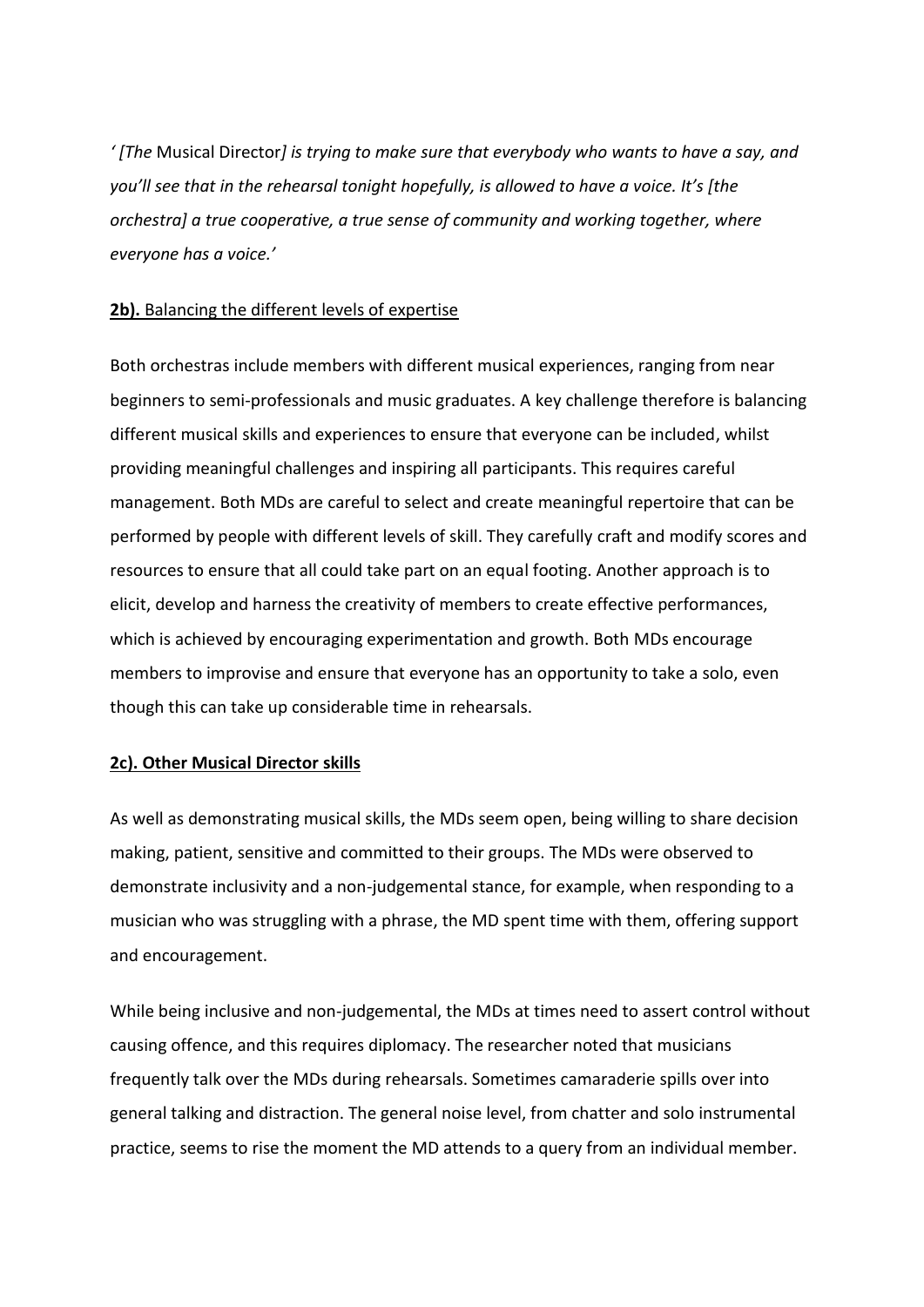Attempts by members to quieten the chatter by asking others to stop talking are generally ineffectual. When an authoritative tone was taken by a MD firmly but fairly telling participants when and where mistakes had been made, this was generally welcomed by participants.

# **2d). Leadership challenges**

Both orchestras require systems for ensuring effective and sustainable music leadership. For example, it is essential that each group has contingency plans as to who will lead rehearsals and performances should the conductor be absent. BB, being longer established, has several ex-conductors on whom they can rely. It is important that these music leaders have knowledge about the group and its members:

*'Normally we go back to ex-conductors[…]they're the kind of people who may be the first call because they know what the band's about. It's quite rare for someone to be asked to run the rehearsal that's never been involved in the band.'*

In the event of no ex-conductors being available, the orchestra looked to their own resources, calling upon the talents of existing members.

*'I think, on some occasions, they've [the orchestra members] actually run it [rehearsal] themselves, sort of nominated one member of the band to run a rehearsal just for one week'.*

Given the musicians' diverse abilities, different characters, and musical challenges, drawing upon internal talent is a useful strategy. In the case of CO, filling the breach in the MD's absence is usually undertaken by a member of the orchestra.

*'They'd bring something different, a fresh perspective […]it might be that they have a particular impression of a piece'*

Additionally, the opportunity to lead the orchestra offers musicians the chance to develop their skills and confidence. According to one member, the leaders were respected equally, irrespective of whether or not they were professionals.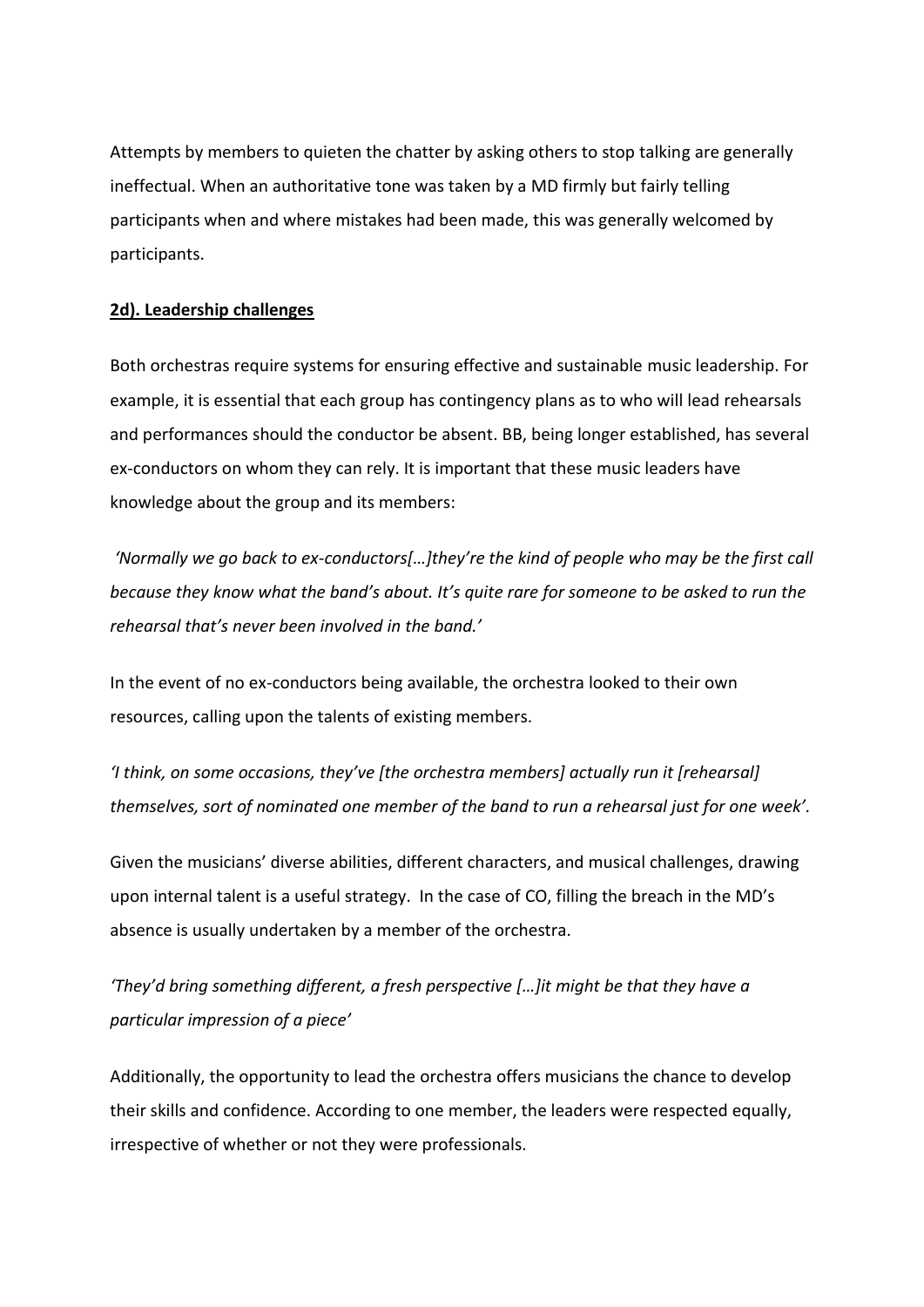*'Where one of the orchestra members has volunteered, there's been a positive reception […]whether it's for their own professional music work, or if they're not professional musicians, it's giving them confidence of having a new skill or developing a new skill.'*

Both MDs were aware of diversity issues in relation to their own backgrounds, being white, highly educated individuals. They were observed to engage reflexively with the topic of diversity, acknowledging the challenges and adopting several strategies to address equality issues. Both MDs actively seek to ensure that the groups are exposed to musical mentoring by strong male and female role models drawn from diverse ethnic backgrounds. Both demonstrate a commitment to participatory leadership and shared decision making, engaging orchestra members in thinking about how the music can be improved. Both MDs recognise the importance of sharing musical leadership roles, working collaboratively and reaching out to established local and national artists and creative advisors from BME backgrounds.

## **3. Participants' experiences**

## **3a). Positive and challenging experiences**

Being a member of a community orchestra involves both positive and challenging experiences. All the interviewees described positive experiences from their membership including feelings of pride, not just in their own achievements but for what they may have brought to their community.

*'Yes, really proud. Really excited to be part of something and to have perhaps introduced people to something they wouldn't have thought existed in [the city]'.*

One interviewee referred to music as 'an international language', capable of breaking down barriers, whereby benefitting society. Another recalled the powerful effect of a performance: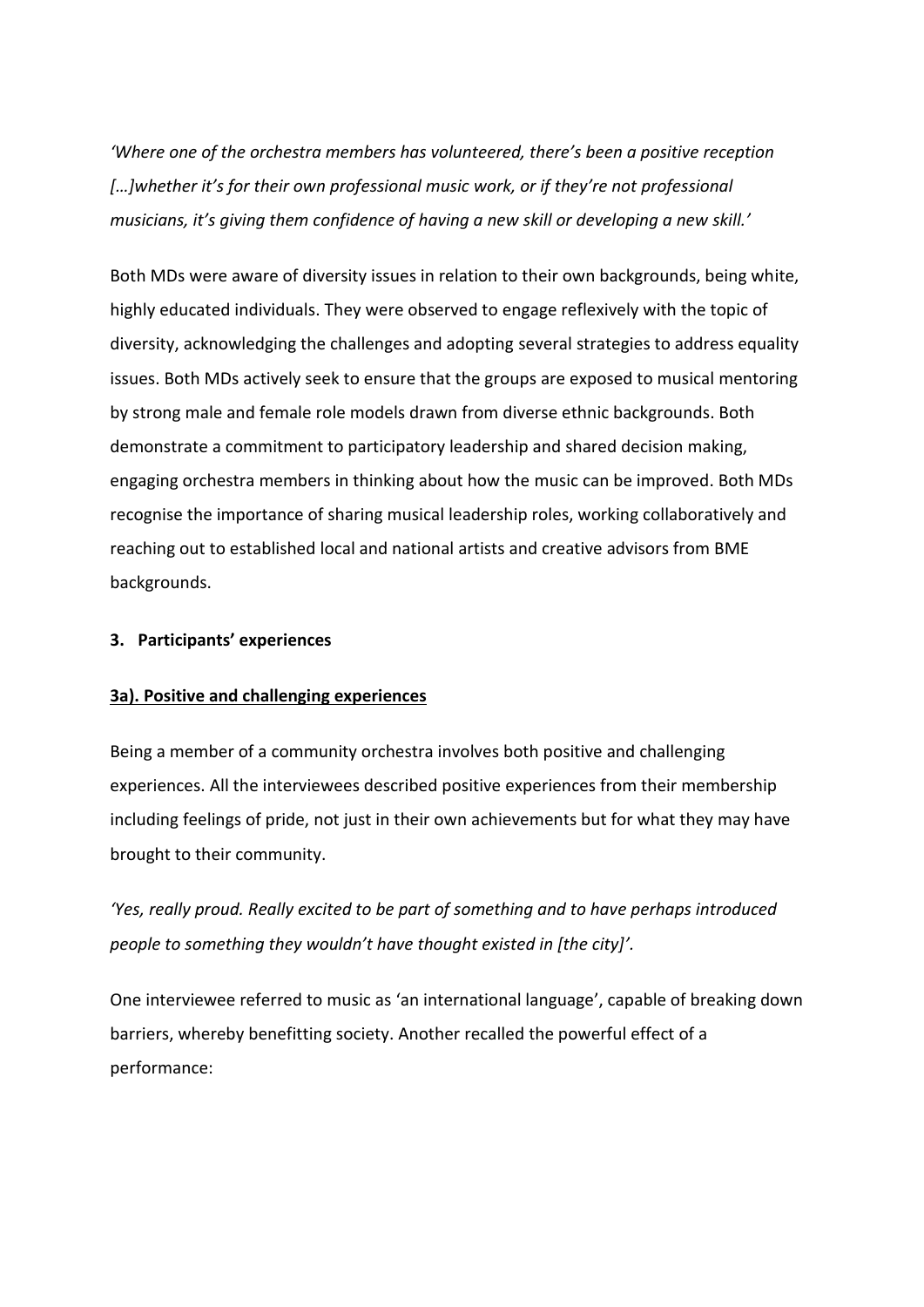*'[…]everybody just got up in the audience. They were dancing in the aisle[…]It was like electricity went across the whole place'.*

Both orchestras seem to generate a strong sense of unity, despite the diverse backgrounds of participants.

*'When we get together we work all as one unit. We might not always play like one unit, but together, we all seem to gel; even though we're all from different backgrounds'.*

*'I play the guitar and I've been with the orchestra ever since it first began[…]It's like a community. It's like a little family actually'.*

CO seems to engender musical connections and friendships between people who wouldn't ordinarily meet during their everyday lives.

There are also frustrations, such as when venues and promotors were unable to meet technical requirements and expected the groups to perform with inadequate space, lighting and sound engineering arrangements.

In addition, a downside to the bonds the musicians experienced was that when members left, those remaining must adjust to the space created and the changes that absence occasioned.

*'It can be a bit disappointing when a lot of people move on at the same time, so you kind of think you've got a whole group of people playing together, and then suddenly, their lives change, or whatever and they – that can feel a bit weird'*

## **3b). Wellbeing**

One of the most striking observations was the genuine pleasure, camaraderie and enjoyment that all the members seem to experience from participating in the orchestras. This was evident through the smiling and joking, and the friendships that they seemingly share, as voiced by one of the musicians,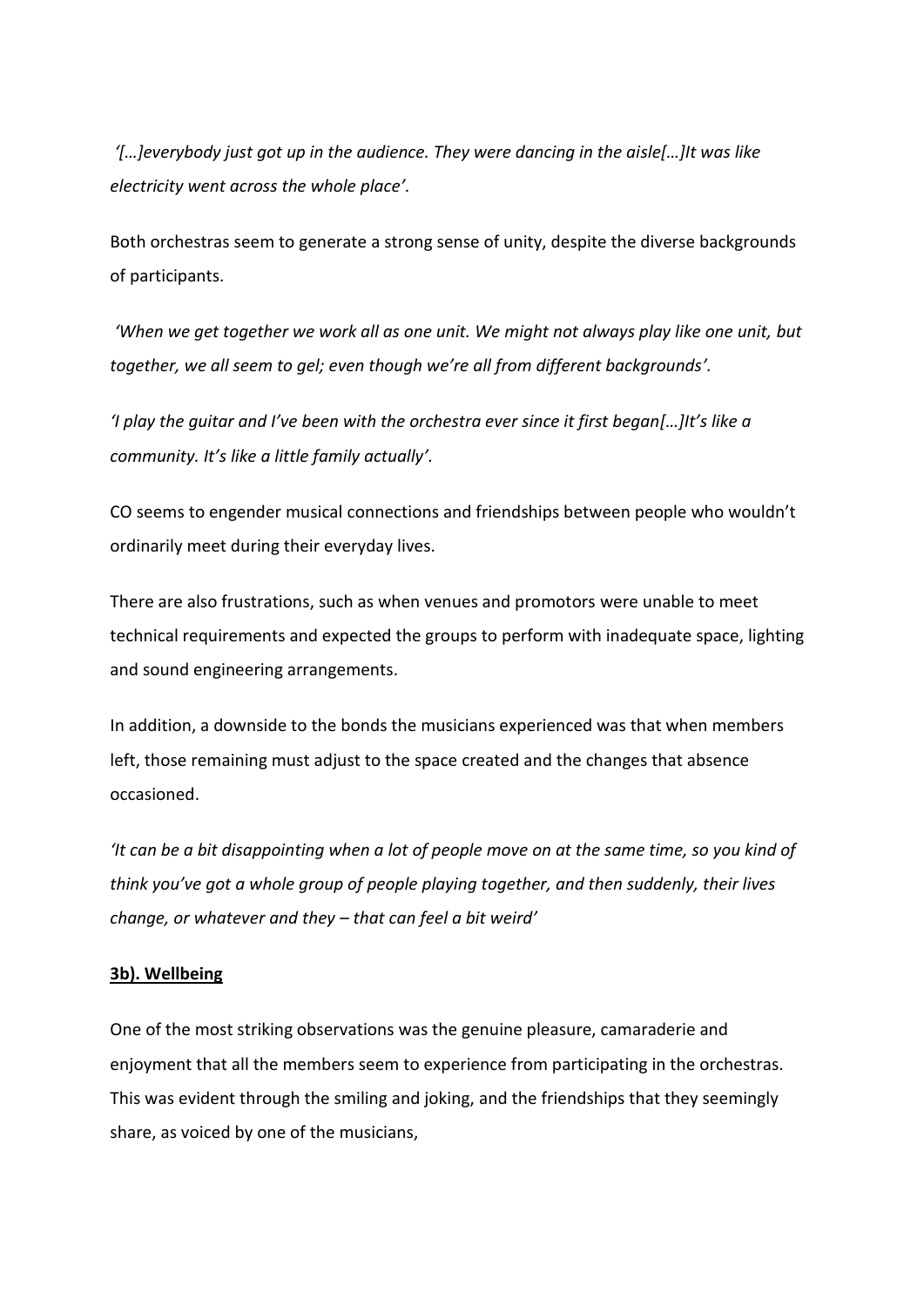*'You're not criticized. You feel people are there for you and there's a warmth about the orchestra'*

The warmth and friendship extended by orchestra members reinforced self-worth and a sense of belonging for participants. As one member noted, *'I don't think anybody would ever go and not be talked to'.*

Apart from the positive emotional exchange, the orchestras fill a social niche, as one musician commented,

*'If you're somebody, for example on benefits and doesn't get out much, this is a way of meeting* people[*…*]*maybe English isn't your first language and you don't know many people, or you're new to [the city], this is a way of getting to meet new people'.* 

One musician's narrative demonstrated how these values had been realized by her in the setting of the orchestra,

*'It [joining the orchestra] made me feel better inside and gave me something to work for[…]Sometimes you feel a bit down and then you go and rehearse and, by the time you come back, you're happy'.*

Some musicians who have experienced mental health issues seem to find support from playing music with others in the groups.

*P: 'I'm still pretty nervous. I think that if the orchestra wasn't the way it was, I wouldn't still be playing at all, so I think it's been as supportive as it could possibly be for me.*

*R: How does it support you?*

*P: Just by being interested in me[…]that you are a valued piece of something.'*

Involvement with a community orchestra can also engender difficult feelings, including boredom, frustration and performance anxiety. As well as euphoria, concerts could include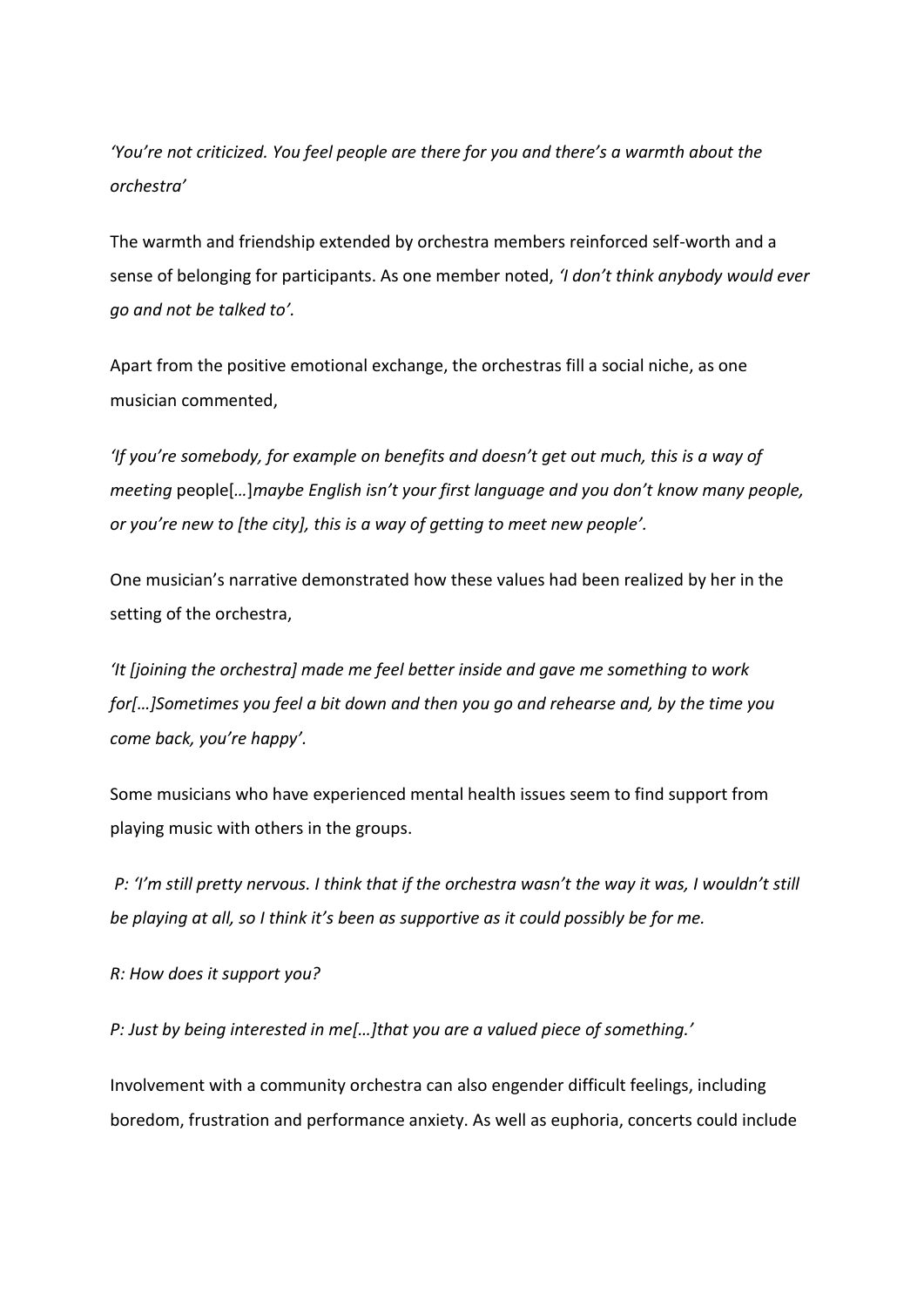disappointing moments, such as when the musicians berated themselves for a poor performance that they felt didn't correspond to the effort expended at rehearsals.

*'[When things go wrong] the audience – they understood[…]but I think we gave ourselves more of a talking to than the audience gave us. We felt worse than the audience because we know what we put in'.*

## **4. Future vision and challenges**

## **4a). Maintaining community values**

One participant identified a potential threat that the orchestra's increasing recognition might lead to prestigious performances that could deflect the group from its original values and aims:

*'I think you can end up being – especially, really excited because you get invites, and then suddenly, you suddenly realize that you've become this thing that's really attractive to a certain audience. It's about being true to the community I think[…]So I suppose it would be really good for us to get more gigs and to get festivals or stuff like that, but it's something about how we can then use that more confidence that we've got and make sure that we're still opening our doors, like locally, in a meaningful way. Otherwise it just becomes like, the selected few who benefit. You sort of become that phenomenon because you're a diverse orchestra, and people like diverse things in my mind'.*

This was offset by commitment to the community values as modelled by the MDs and the musicians in various ways. For example, both ensured that those with leadership roles regularly engaged with community organisations such as schools, charities and informal networks where community values could then be incorporated into the orchestra. This work involved teaching and learning where people from disadvantaged areas could ultimately aspire to enrolment at the local Conservatoire.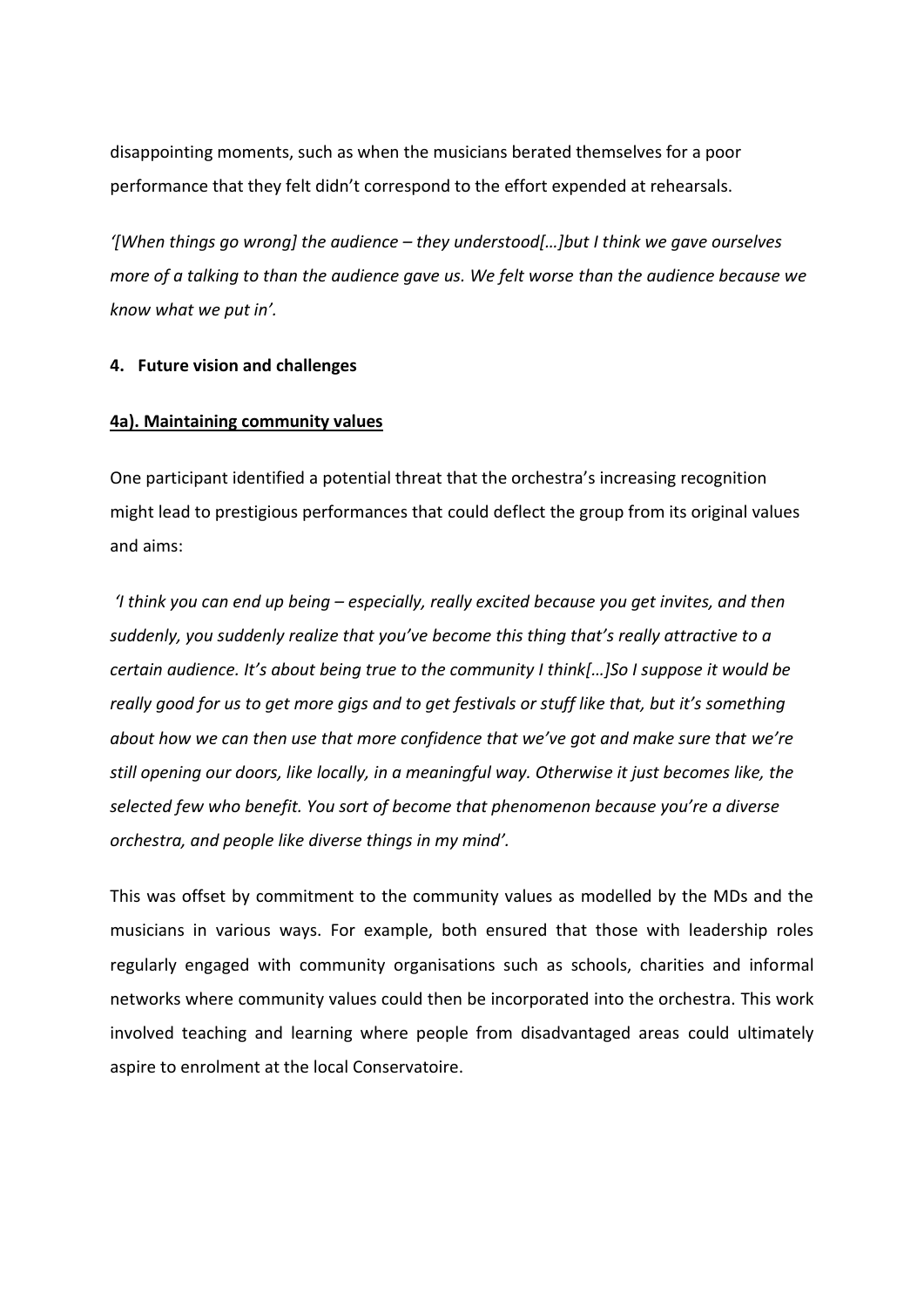*We do a lot with young people within [disadvantaged area]. There's a couple of flagship projects… one where about 300 schoolchildren come and practise and perform a newly commissioned piece each year. […] they're really beginners, and they work with a composer and our tutors throughout the year and then they showcase it… Then we have a summer school […] It's free to all from [disadvantaged area]. We have a good, diverse range of people for that. […]We encourage them to stick with us for years and we've seen people go off to the Conservatoire now and then become musicians.*

In addition, both ensembles commissioned works from local composers, engendered a sense of ownership and strengthening connections. The musicians were strongly aware of the unifying potential of music:

*Music breaks down all barriers, anyway, in my experience. It does, it just breaks down barriers. I think it's an international language. […]. […] there's this French guy who I met […]. I'd never seen this guy before. We were having a rehearsal and [a friend] said he's got this guy who plays keyboard. I said, 'Oh yes. Bring him along,' and from then on we just became friends. We were all - a little group of us - it wasn't even my house, I invited him to somebody else's house. He just fitted in. Once the music started and everybody was… We're all musicians: we're not French, we're not Jamaican, we're not English - we're musicians.*

## **4b). Governance and sustainability**

CO is currently reviewing its frameworks and governance arrangements. For its first few years it relied extensively on its MD, not just for music leadership but for a wide range of functions:

*'I think it [the orchestra] needs to be on a firmer financial footing. I think it needs a stronger committee group with clearer role descriptions and accountability….*

Succession planning is also an issue, particularly for CO which operates in an area where there isn't a Conservatory that can provide future music leaders: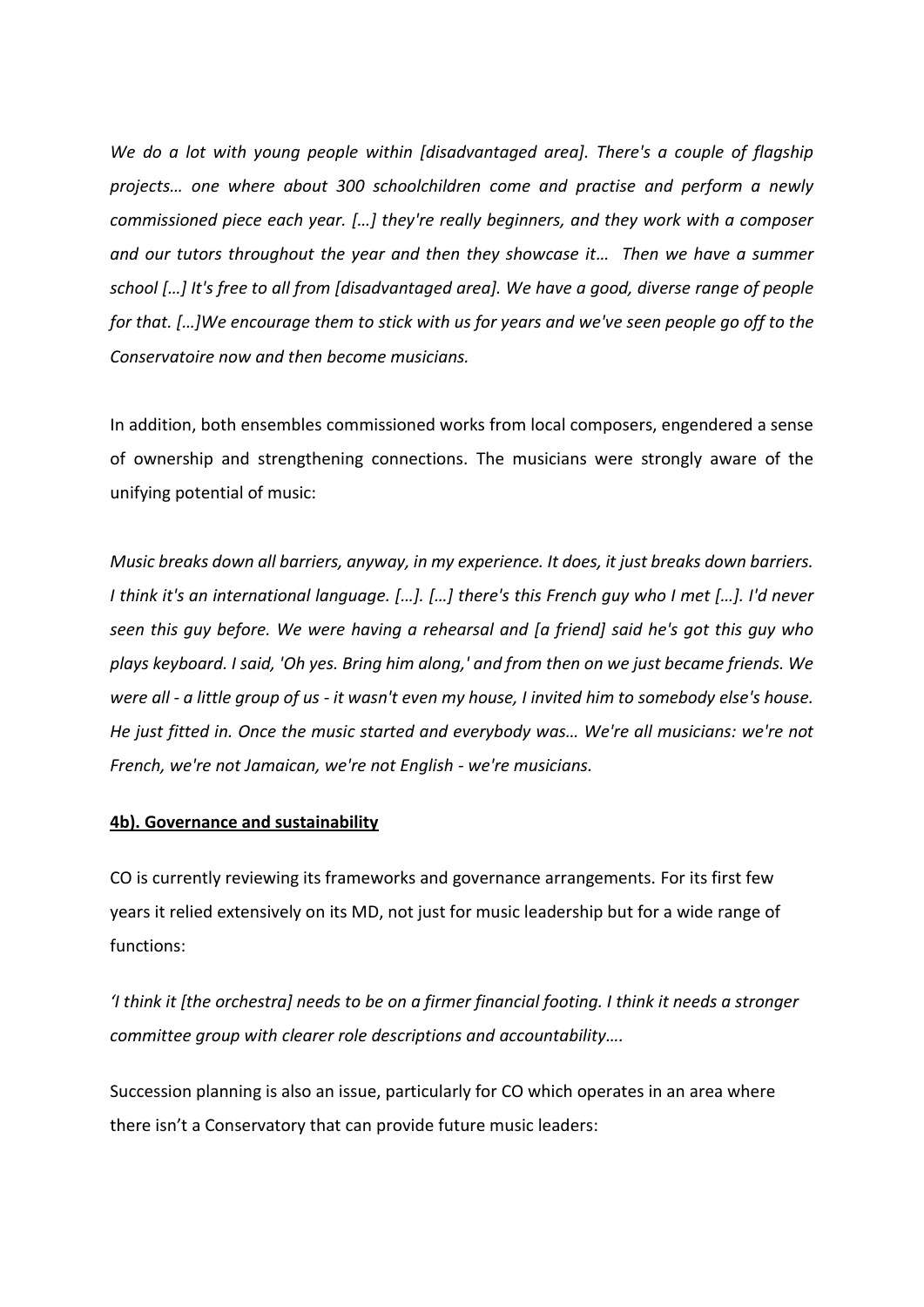*It needs better resourcing so that we have more music, mentors and people, so there's genuine learning and development taking place all the time.…I think there needs to be a widening of the skills base …. And I think it needs to be owned by [the city] in some sort of way'.* 

In this study, interviewees voiced on-going commitment and a desire for the project to continue, evident through certain member's willingness to spread the joy of performing around the world:

*'I'd like to be going around playing everywhere[…]I'd love that[…]next thing Musical Director says, 'Right. Go and get your passport. We're going to France, we're going to Germany[..]. I think this is something we could take to people and say, 'We can do this as well'. Forget all about the arguments of today man. Come and play some music'*

#### **Discussion**

This pilot project has explored two community music ensembles in the UK, examining their impacts and challenges. There are some key differences between the orchestras, and also some important similarities. Both have a strong identity, forged through their connection to their respective music genres (reggae and jazz) as well as through their inclusive practices, workshops and mentoring, and active engagement with the community. This progresses from regular contact with community organisations, through to investment in local musicians and nurturing of young people. A key priority for such groups is ensuring that those in leadership roles are well connected with local community organisations, such as schools, music venues and organisations, charities and informal networks.

As well as creative and educational opportunities, both orchestras support the wellbeing of members. During observations the musicians seemed unmistakeably to be having a good time. The groups seemed to successfully overcome social barriers, creating a warm and welcoming space for newcomers and established members. Participants spoke of being valued and experiencing a rare sense of belonging. The orchestras offer a creative and social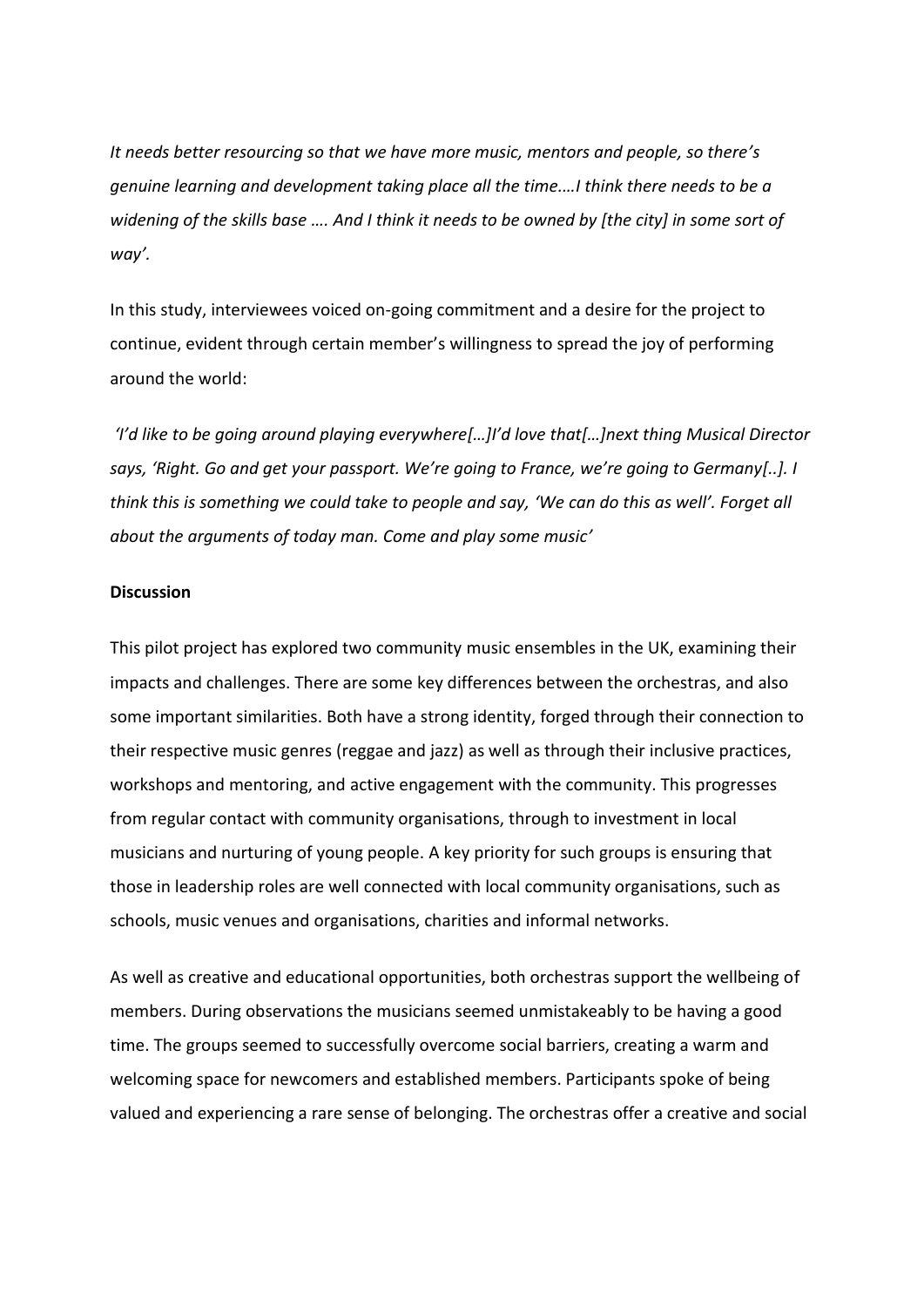niche for people on low incomes, people isolated in the community and people for whom English is not their first language.

These findings are aligned of findings from international research on the impact of participatory music making on wellbeing (Daykin and Bunt, 2015; Daykin et al. 2016; Baker, 2007; Carruthers, 2005; Dabback, 2008; Jindal-Snape et al., 2014; Joseph & Southcott, 2014; Judd & Pooley, 2014). Hence being part of a community orchestra or band can afford positive family-like experiences that seem particularly important to those who are at risk of social isolation, including older people and members of marginalised communities. At the same time, participants may experience negative feelings including boredom, anxiety about performing, self-consciousness, and negative impacts of group dynamics.

It is important to understand what mediates these positive or negative impacts. Research suggests that wellbeing is mediated by a complex mix of individual, contextual and social factors, including the characteristics of individual members, educational experiences, formal and informal musical knowledge and skill, as well as attitudes and beliefs about music that are fluid and shaped by specific contexts, societal discourses and relationships (Daykin 2012; 2017). This study reinforces the suggestion by Judd and Pooley (2014) regarding the mediating role of ensemble ethos, organisation, repertoire and programming, and the skills and qualities of the MD (Judd & Pooley (2014).

The identity of the MD is symbolically important. Historically, the privileged status of the symphony orchestra has been underlined by patronage by the social elite and their influence over the exchange of cultural capital, implicating conductors by default in preserving exclusivity (Ponchione, 2013). In this study, the MDs are invested both professionally and personally in the orchestras, often advocating for them, responding to opportunities and connecting the orchestra through their professional networks. However, in this study, the symbolic focus extends beyond the MD. Both groups benefit from the involvement of a core group of musicians who provide a stable centre around which satellite musicians rotate. These members appear to act as identity markers, offering support, information and a sense of belonging that anchors the orchestras. Nevertheless, the MD skill set is critically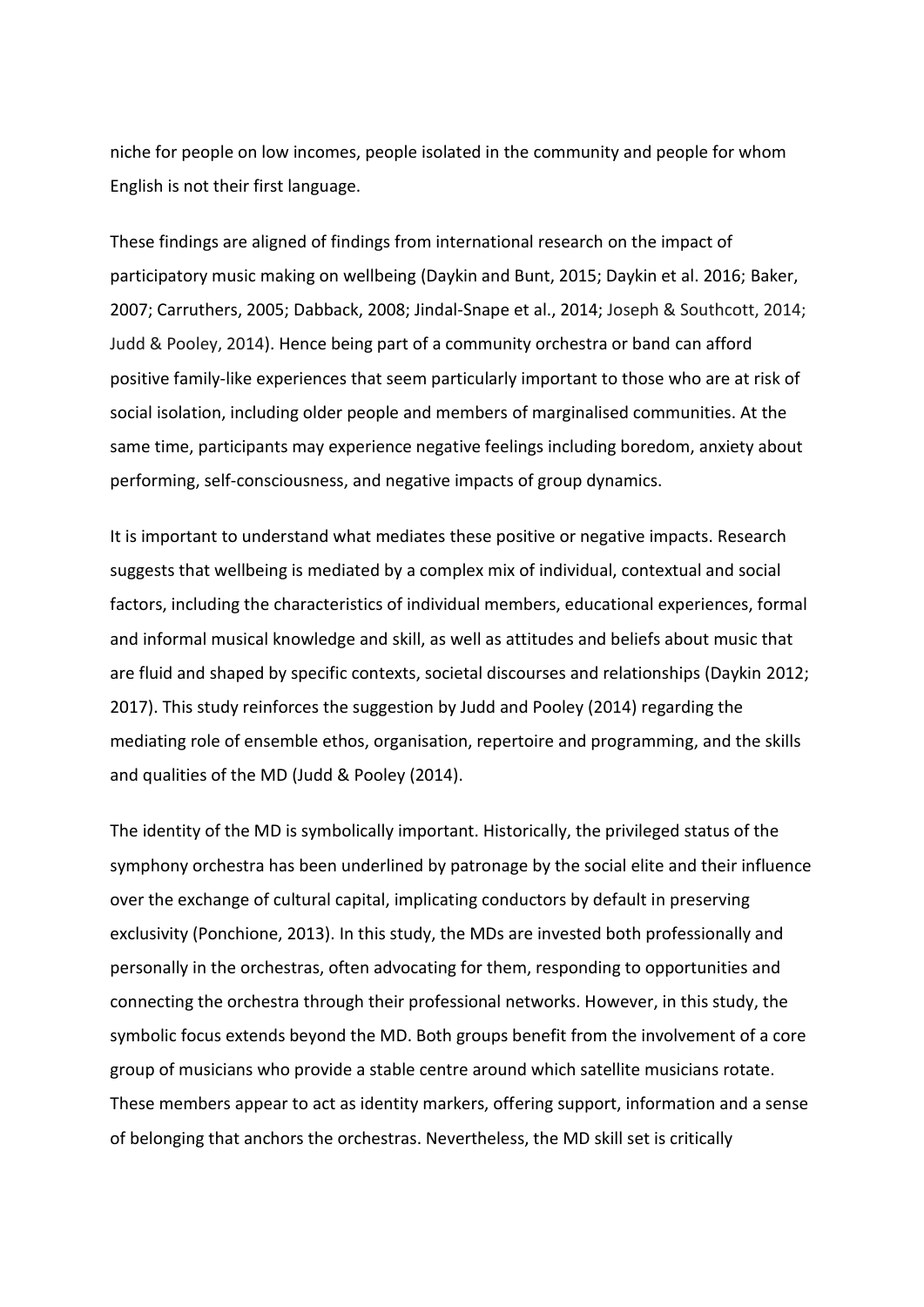important. MDs of community orchestras need to demonstrate competence, artistic focus and music leadership skills, and they also need to show patience and commitment to orchestra values, balancing egalitarian values with authority to ensure that music making delivers positive experiences for participants. They also need to demonstrate awareness of the broader context in which the ensemble sits, engendering the respect and trust of musicians and members of local communities in order to ensure sustainability.

The study has illustrated the challenges that such groups can face in relation to sustainability. These include difficult questions about organisational development and fundraising, particularly as their ethos is to be flexible regarding payment of member subscriptions. Creating sustainable frameworks and governance arrangements can protect community ensembles from the waning of commitment and enthusiasm of leading individuals, which would threaten their sustainability. Regarding governance and structure, there are some key differences between the groups, notably that BB is more formally constituted and benefits from an external Board of Governors as well as more formal links with music organisations within the locality. In contrast, CO, a younger organisation, has been relatively informally run and at times has relied on its MD for a broad range of functions. More recently, its members have agreed on the need for a more formal structure, with musical and non-musical roles and responsibilities clarified.

The second author draws on an extensive research background as well as experience of ensemble leadership, and in her reflexive commentary she refers to both to provide theoretical and personal insights into the processes and challenges of music leadership in a specific context. In turn, the research process has afforded the second author a valuable opportunity for reflection, identifying orchestra strengths and achievements and highlighting critical challenges and prerequisites for sustainability. These insights have been shared with CO members and have energised the group, informing their thinking about future options, goals and structures.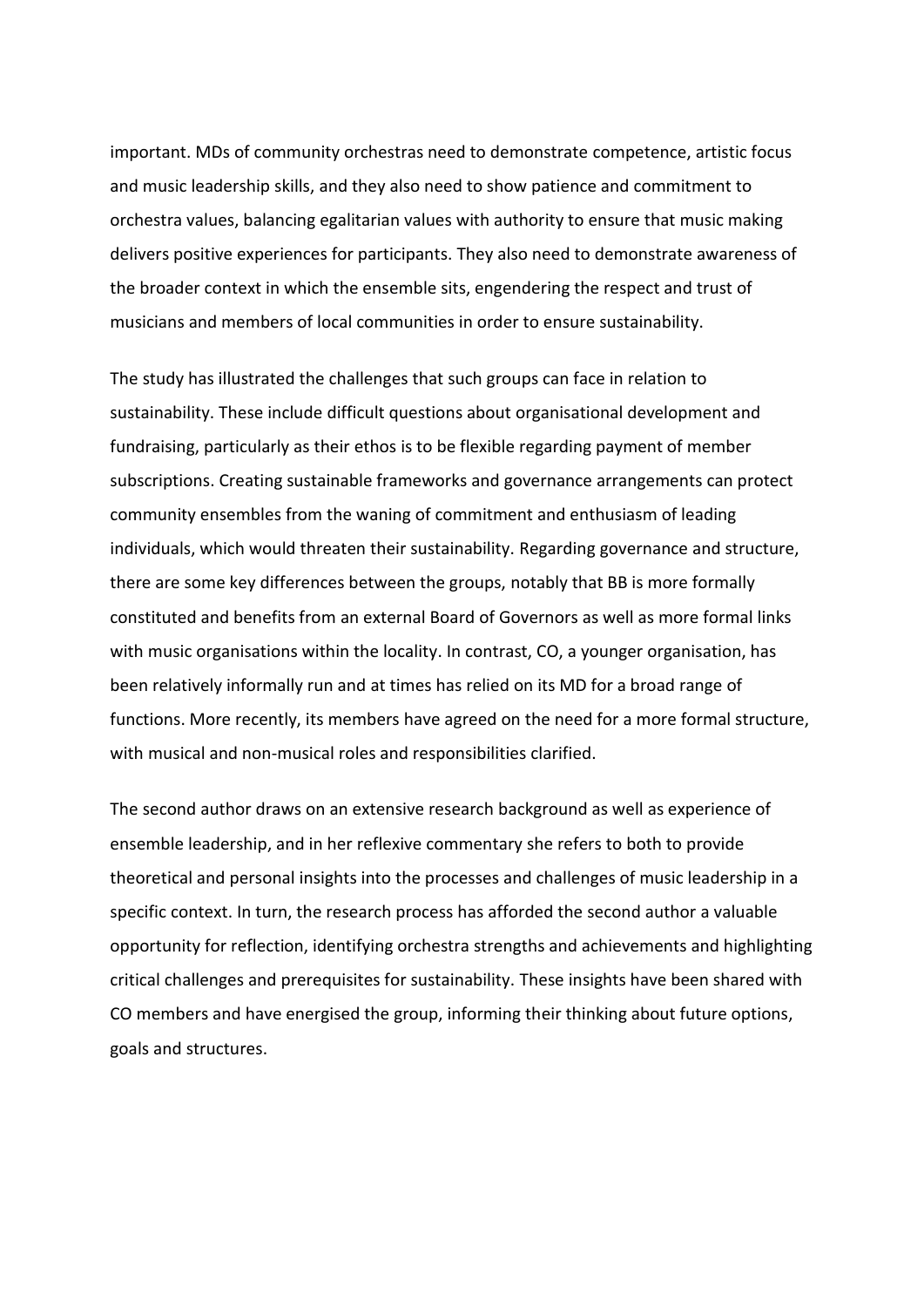### **Areas for future research**

This scoping study has highlighted several areas for future research. These include; the impact of different structures and organisational frameworks on the development of community music projects; the role of music directors and the effects of gender, cultural heritage and ethnicity upon the relationships between MD and musicians; and the impact of participation in community orchestras and bands (as opposed to singing) on the health and wellbeing of members.

## **Conclusion**

This pilot study suggests that in the UK, genre based community orchestras provide more than a space where musicians can rehearse, learn and perform musical repertoires they love. The orchestras also engender connectivity, wellbeing and a sense of connection with their communities, contributing to wellbeing in the broadest sense and helping to redress cultural and representational inequalities by celebrating the talents and contribution of minority communities. The two ensembles were responsive to their communities and their characteristics would not simply transpose in different geographical areas. Nevertheless, some generalizable features of successful ensembles did emerge, including an understanding of factors that mediate wellbeing outcomes and contribute to sustainability. These include: the creation of strong identities and empowerment through connection to music genres linked with underserved communities; engaging a core group of musicians who enact the ensemble's values; an MD skill set that aspires to high level musicianship as well as an awareness of social action; reflexive engagement with questions of governance and structure; and the ability to build and sustain strong community connections.

#### **References**

Albert, D.J. (2006). Socioeconomic status and instrumental music: What does the research say about the relationship and its implications? Applications of Research in Music, 25(1), 39-45.

Bailey, B. A. and Davidson, J. W. (2002). 'Adaptive characteristics of group singing: Perceptions from members of a choir for homeless men'. *Musicae Scientiae*, 6 (2), pp 221-256.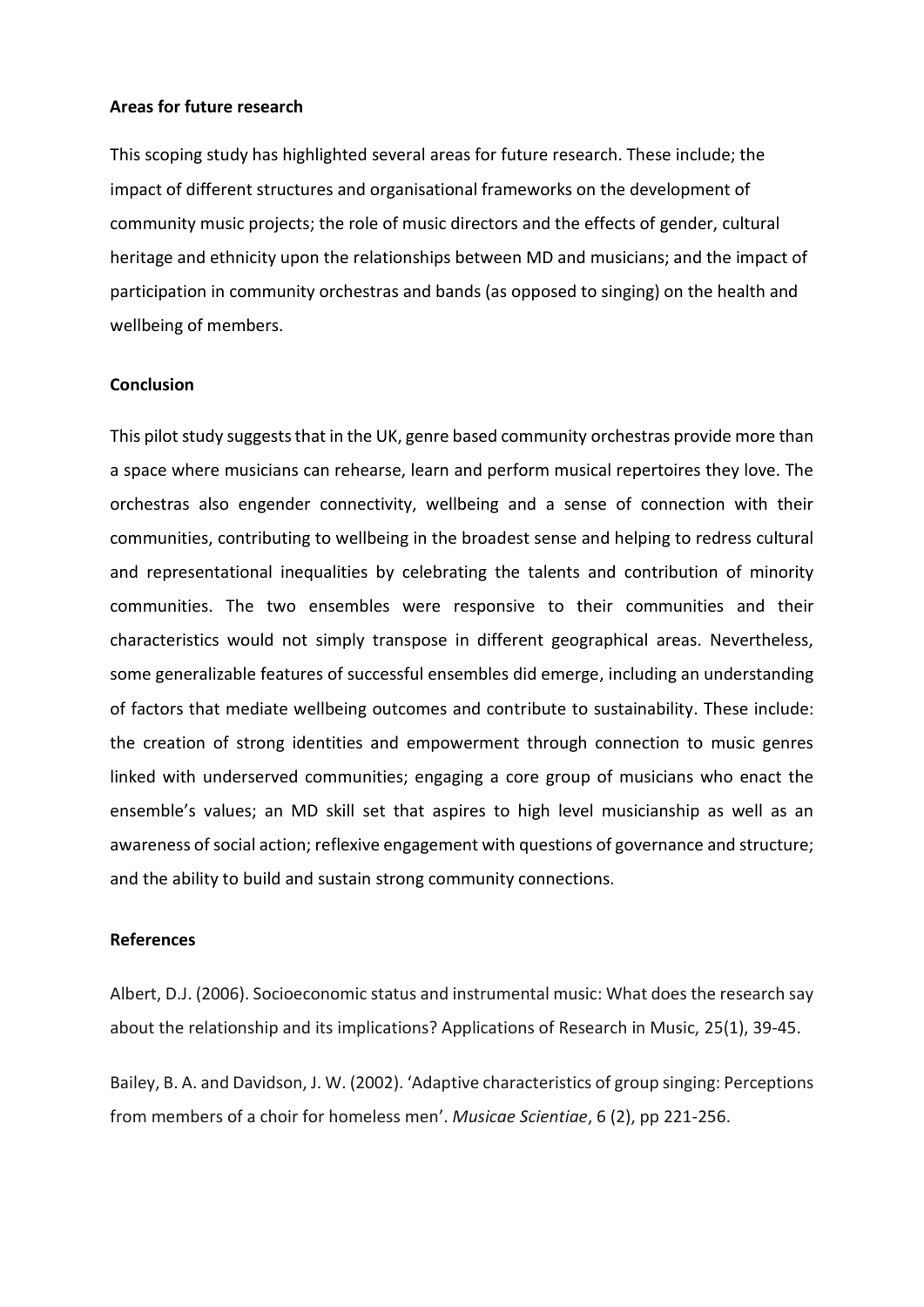Baker, G. (2014). El Sistema: A model of tyranny? The Guardian, Tuesday 11 November. Available from: [https://www.theguardian.com/music/2014/nov/11/geoff-baker-el-sistema](https://www.theguardian.com/music/2014/nov/11/geoff-baker-el-sistema-model-of-tyranny)[model-of-tyranny](https://www.theguardian.com/music/2014/nov/11/geoff-baker-el-sistema-model-of-tyranny) [Accessed]: 18 October 2017.

Baker, S., (2007). 'Young people and community radio in the northern region of Adelaide, South Australia'. *Popular music and society*, 30 (5), pp.575-590.

Boyce-Tillman, J. (2000). *Constructing musical healing: The wounds that sing*. London: Jessica Kingsley Publishers.

Brandstrom, S., and Wiklund, C. (1996). The social use of music and music education. *Canadian Music Educator,* 37(3), 33–36.

Braun, V., and Clarke, V. (2006). 'Using thematic analysis in psychology'. *Qualitative Research in Psychology,* 3 (2), pp.77-101.

Carruthers, G. (2005). 'Community music and the "musical community": Beyond conventional synergies'**.** ([online]) *International Journal of Community Music*, 3, pp.1-17. [http://www.intellectbooks.co.uk/MediaManager/Archive/IJCM/Volume%20C/04%20Carruth](http://www.intellectbooks.co.uk/MediaManager/Archive/IJCM/Volume%20C/04%20Carruthers.pdf) [ers.pdf](http://www.intellectbooks.co.uk/MediaManager/Archive/IJCM/Volume%20C/04%20Carruthers.pdf) Accessed 28/03/2017.

Clift, C., Camic, Chapman, B., Clayton, G., Daykin, N., Eades, G., Parkinson, C., Secker, J., Stickley, T. and White, M. (2009). 'The State of Arts and Health in England. Arts and Health'. *International Journal of Research, Policy and Practice*, 1 (1), pp.6-35.

Coffman, D.D. (2013). 'Common ground for community music and music education'. *International Journal of Community Music,* 6 (3), pp.273–280.

Coffman, D. D. (2002). 'Music and quality of life in older adults'. *Psychomusicology: A Journal of Research in Music Cognition,* 18(1-2), 2002, pp.76-88.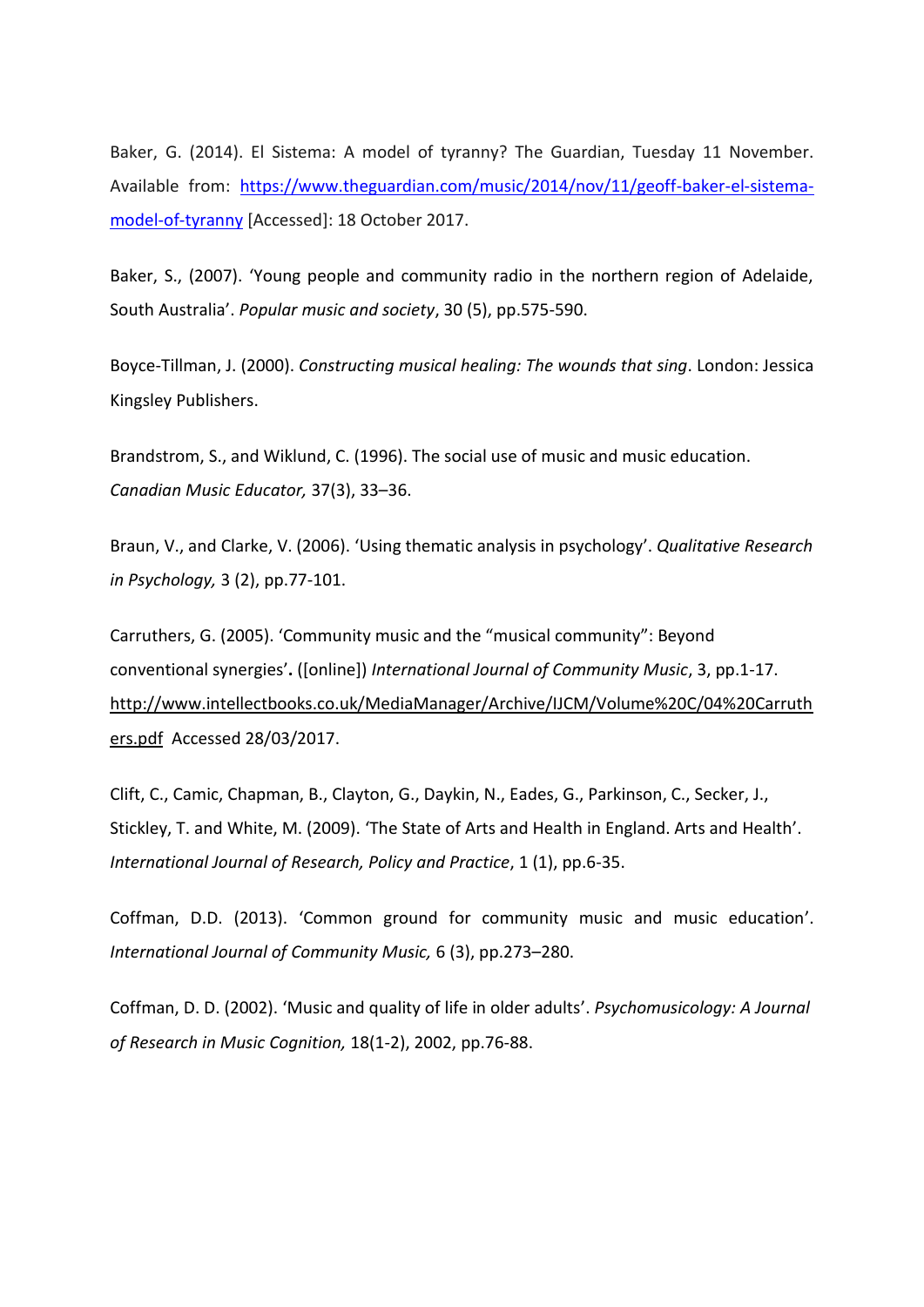Dabback, W. M. (2008) 'Identity formation through participation in the Rochester New Horizons Band programme'. *International Journal of Community Music*, 1 (2), pp.267-286.

Creech, A., Hallam, S., Varvarigou, M., Gaunt, H., McQueen, H. & Pincas, A. (2014). The role of musical possible selves in supporting subjective wellbeing in later life. Music Education Research, 16, 32-49.

Daykin, N. (2005). Disruption, dissonance and embodiment: creativity, health and risk in music narratives. *Health: An Interdisciplinary Journal for the Social Study of Health, Illness and Medicine, 9,* (1), 67-87.

Daykin, N. (2012) Developing social models for music and health research: a case study of research in a mental healthcare setting. In MacDonald, R., Kreutz, G., & Mitchell, L. (eds) *Music, Health and Wellbeing. Oxford University Press*

Daykin, N. (2017) Arts, Health and Wellbeing: A social inquiry. In Stickley, T. & Clift, S. (eds) Arts, Health & Wellbeing: A Theoretical Inquiry. Cambridge Scholars Press.

Daykin, N. (in process). Singing and wellbeing across the life course: Evidence from recent research. In Heydon, R., Fancourt, D. & Cohen, A. *Routledge Companion to Interdisciplinary Studies in Singing: Volume III Well-being.* London: Routledge.

Daykin, N. & Bunt, L. (2015). Music as a resource for health and wellbeing. I. Söderback (ed). *International Handbook of Occupational Therapy Interventions*. Springer

Daykin, N., de Viggiani, N., Moriarty, Y. and Pilkington, P. (2013). 'Music making for health, well-being and behaviour change in youth justice settings: a systematic review'. *Health Promotion International,* 28 (2), pp.197-210.

Daykin, N., Julier, G., Tomlinson, A., Meads, C., Mansfield, L., Payne, A. et al. (2016) 'Music, singing and wellbeing in health adults. A systematic review of the wellbeing outcomes of music and singing in adults and the processes by which wellbeing outcomes are achieved.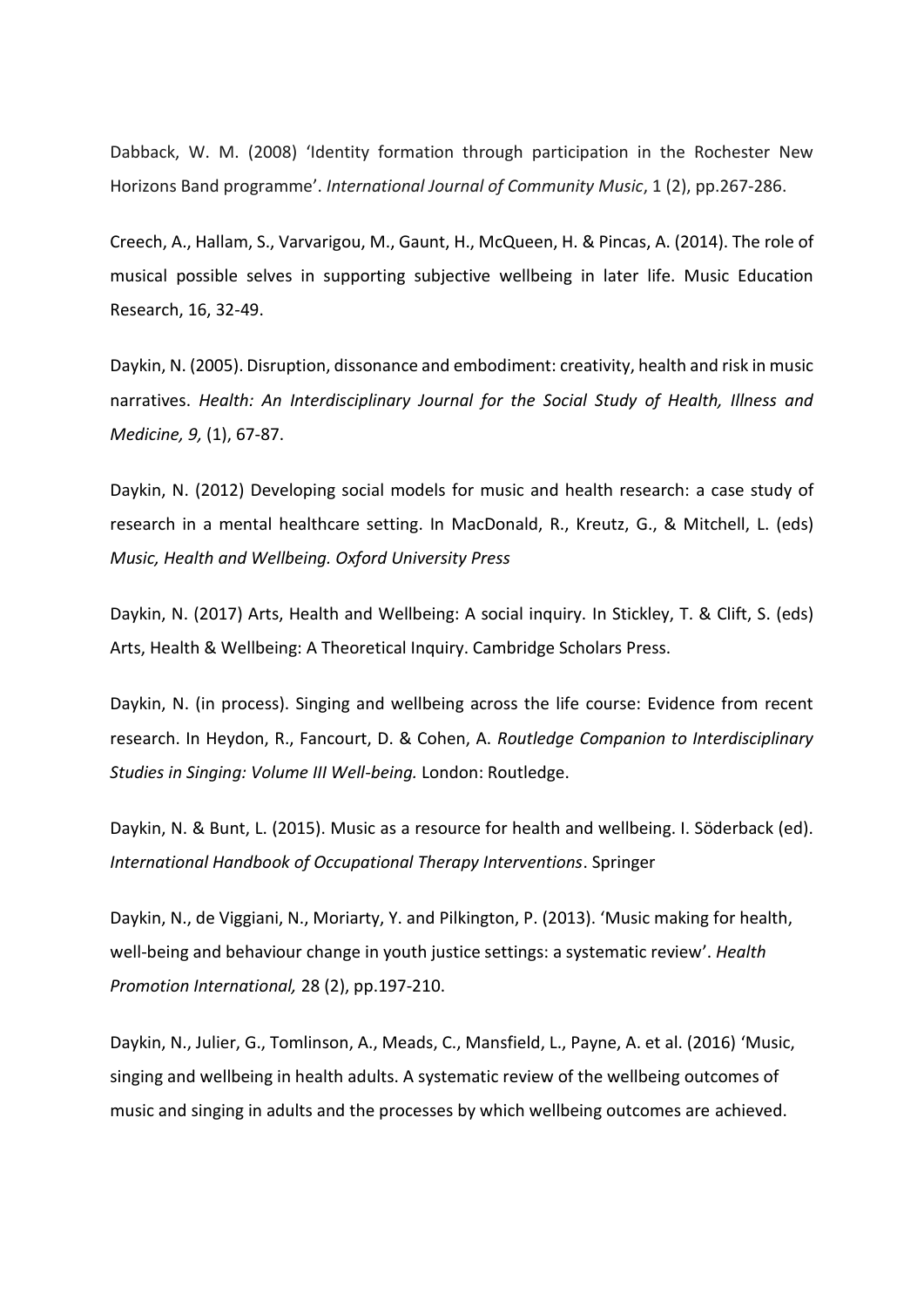What Works for Wellbeing'. ([online]). [https://whatworkswellbeing.org/music](https://whatworkswellbeing.org/music-singing/#download)[singing/#download](https://whatworkswellbeing.org/music-singing/#download) Accessed 28/03/2017.

Dewey, J. (1934). *Art as Experience*, New York: Perigee Books, pp. 3-351.

Dolan, P. & Testoni, S. (2016) Supporting analysis: music and singing. What Works Centre for Wellbeing. [https://www.whatworkswellbeing.org/product/supporting-analysis-music](https://www.whatworkswellbeing.org/product/supporting-analysis-music-singing-and-wellbeing/)[singing-and-wellbeing/](https://www.whatworkswellbeing.org/product/supporting-analysis-music-singing-and-wellbeing/) Accessed 20.10.17

Elliott, D. (2012). 'Music Education as/for Artistic Citizenship'. ([online]) *Music Educators Journal*, 99(1), <http://journals.sagepub.com/doi/full/10.1177/0027432112452999> Accessed 04/04/2017.

Ernst, R. (2011). 'Music for life: An interview with Roy Ernst'. *International Journal of Community Music.* 4(3), pp.277-280(4).

Finlay, L. and Gough, B. (2003). *Reflexivity. A practical guide for researchers in health and social sciences*. Oxford: Blackwell Publishing Company.

Finlay, L. (2008). Reflecting on 'Reflective practice'. PBPL paper 52. Available from: http://www.open.ac.uk/opencetl/sites/www.open.ac.ukcetl/files/files/ecms/webcontent/Finlay-(2008)-Reflecting-on-reflective-practice-PBPL-paper-52.pdf [Accessed]: 11 May 2016.

Fritz, T., Jentschke, S., Gosselin, N., Sammler, D. and Peretz, I. (2009). 'Universal recognition of three basic emotions in music'. *Current Biology,* 19(7), pp.573-576.

Henley, J., Caulfield, L.S., Wilson, D. & Wilkinson, D.J. 2012. Good Vibrations: positive change through social music-making. *Music Education Research*, 14(4), 499-520

Higgins, L. (2012). *Community Music: In Theory and in Practice*, New York: Oxford University Press, 3-221.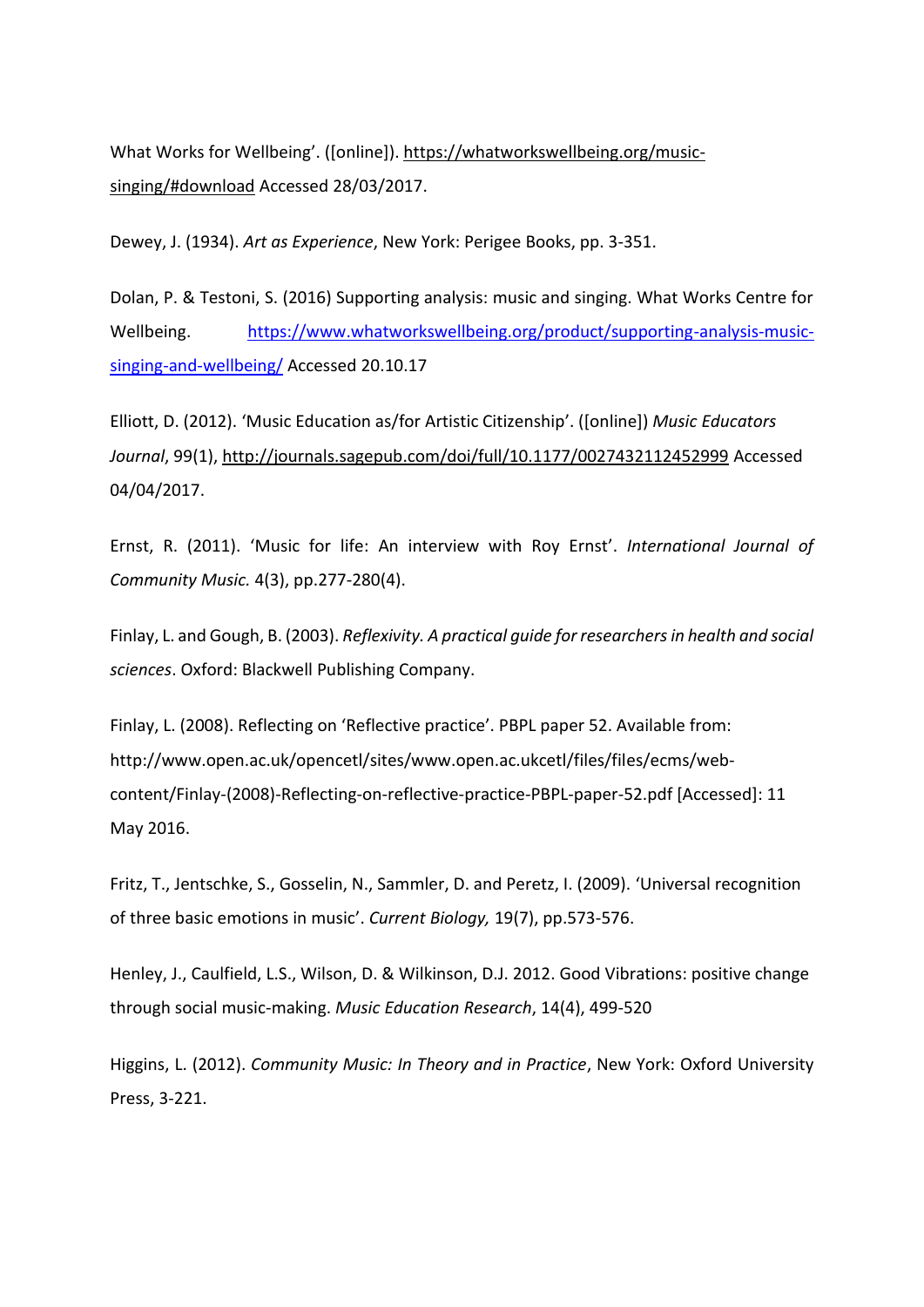Jindal-Snape, D., Morris, J., Kroll, T., Scott, R., Toma, M., Levy, S., Davies, D. and Kelly, C. (2014). 'Community-based music programmes, and health and inequalities: impact on children/adolescents and their families: Systematic literature review (Work Package 3)' ([online]).

http://www.gcph.co.uk/assets/0000/4513/GCPH\_Communitybased\_music\_and\_health\_Sys Review WP3.pdf Accessed 10/01/2017.

Joseph, D. and Southcott, J. (2014). 'Personal, musical and social benefits of singing in a community ensemble: Three case studies in Melbourne (Australia)'. *The Journal for Transdisciplinary Research in Southern Africa*, 10(2), p.13.

Judd, M. & Pooley, J.A. (2014) The psychological benefits of participating in group singing for members of the general public. *Psychology of Music.* 42(2)269-283.

Kahn, P. (2014). 'American orchestras: Making a difference for our communities'. ([online]) [http://animatingdemocracy.org/sites/default/files/Orchestras\\_TrendPaper.pdf Accessed](http://animatingdemocracy.org/sites/default/files/Orchestras_TrendPaper.pdf%20Accessed%2010/01/2017)  [10/01/2017.](http://animatingdemocracy.org/sites/default/files/Orchestras_TrendPaper.pdf%20Accessed%2010/01/2017)

Klinedinst, R. E. (1991). Predicting performance achievement and retention of fifth grade instrumental students. *Journal of Research in Music Education,* 39, 225–238.

Lally, E. (2009). The power to heal us with a smile and a song: Senior wellbeing, music-based participatory arts and the value of qualitative evidence. *Journal of Arts & Communities*, 1(1), 25-44.

Li, S. & Southcott, J. 2012. A place for singing: Active music engagement by older Chinese Australians. *International Journal of Community Music*, 5(1), 59-78.

Olson, K. (2005). 'Music for community education and emancipatory learning'. *New Directions for Adults and Continuing Education,* 107, pp.55-64.